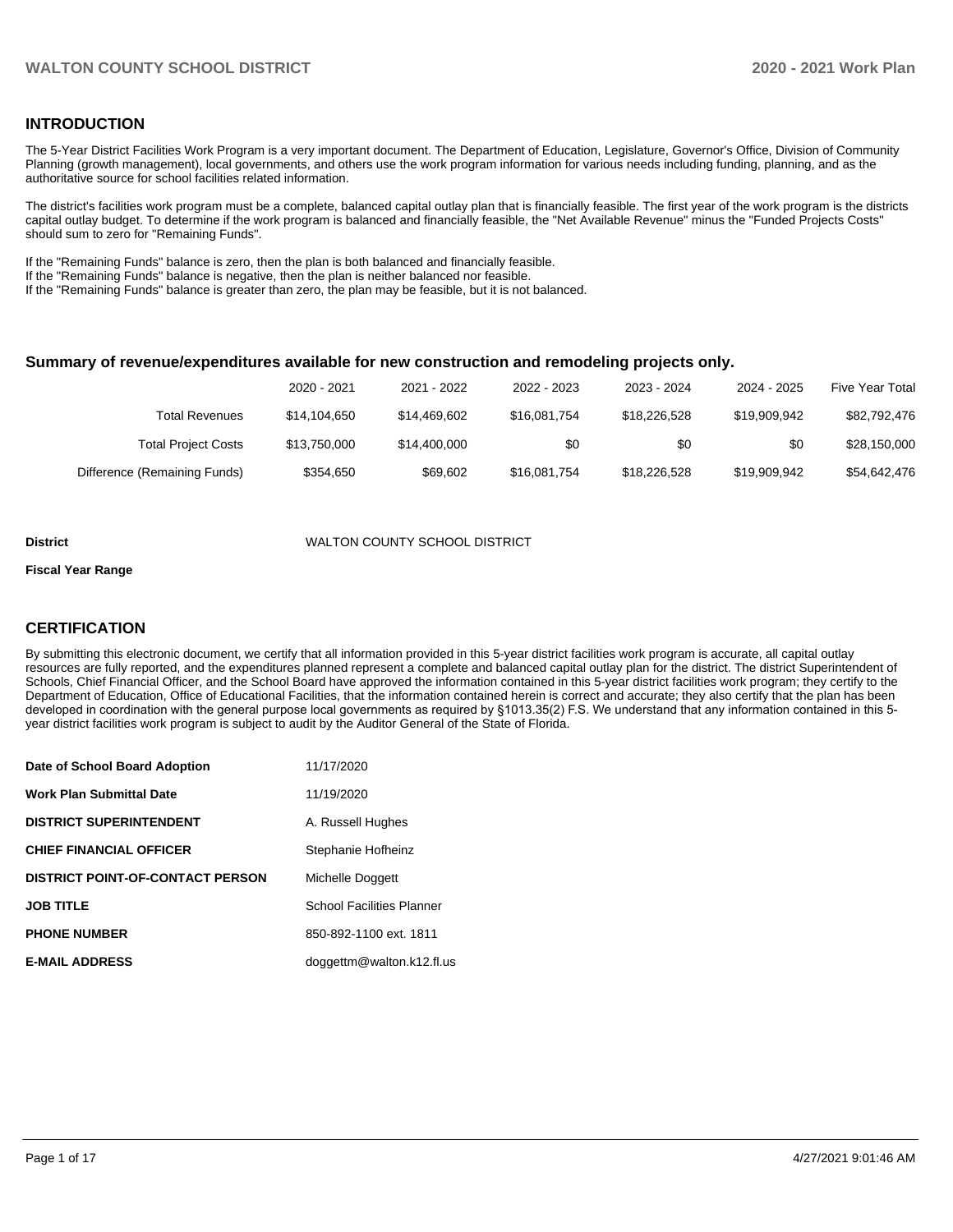# **Expenditures**

# **Expenditure for Maintenance, Repair and Renovation from 1.50-Mills and PECO**

Annually, prior to the adoption of the district school budget, each school board must prepare a tentative district facilities work program that includes a schedule of major repair and renovation projects necessary to maintain the educational and ancillary facilities of the district.

|                | <b>Item</b>                                                                                                                                                                                                                                                                                                                                                                                                                                                                                    | 2020 - 2021<br><b>Actual Budget</b> | 2021 - 2022<br>Projected | 2022 - 2023<br>Projected | $2023 - 2024$<br>Projected | 2024 - 2025<br>Projected | <b>Total</b> |
|----------------|------------------------------------------------------------------------------------------------------------------------------------------------------------------------------------------------------------------------------------------------------------------------------------------------------------------------------------------------------------------------------------------------------------------------------------------------------------------------------------------------|-------------------------------------|--------------------------|--------------------------|----------------------------|--------------------------|--------------|
| <b>HVAC</b>    |                                                                                                                                                                                                                                                                                                                                                                                                                                                                                                | \$150,000                           | \$150,000                | \$150,000                | \$150,000                  | \$150,000                | \$750,000    |
| Locations:     | BAY ELEMENTARY SCHOOL, Emerald Coast Middle School (New), FREEPORT ELEMENTARY, FREEPORT MIDDLE, FREEPORT SENIOR<br>HIGH, MAUDE SAUNDERS ELEMENTARY, MOSSY HEAD SCHOOL, PAXTON SENIOR HIGH, SOUTH WALTON HIGH SCHOOL, TIVOLI<br>ADMINISTRATIVE CENTER, TRANSPORTATION, MAINTENANCE, & WAREHOUSE, VAN R BUTLER ELEMENTARY, WALTON CAREER<br>DEVELOPMENT CENTER, WALTON COUNTY SENIOR (NEW), Walton Institute for Student Education, WALTON MIDDLE, WEST<br>DEFUNIAK ELEMENTARY                   |                                     |                          |                          |                            |                          |              |
| Flooring       |                                                                                                                                                                                                                                                                                                                                                                                                                                                                                                | \$50,000                            | \$50,000                 | \$50,000                 | \$50,000                   | \$50.000                 | \$250,000    |
| Locations:     | BAY ELEMENTARY SCHOOL, Emerald Coast Middle School (New), FREEPORT ELEMENTARY, FREEPORT MIDDLE, FREEPORT SENIOR<br>HIGH, MAUDE SAUNDERS ELEMENTARY, MOSSY HEAD SCHOOL, PAXTON SENIOR HIGH, SOUTH WALTON HIGH SCHOOL, TIVOLI<br>ADMINISTRATIVE CENTER. TRANSPORTATION. MAINTENANCE. & WAREHOUSE. VAN R BUTLER ELEMENTARY. WALTON CAREER<br>DEVELOPMENT CENTER, WALTON COUNTY SENIOR (NEW), Walton Institute for Student Education, WALTON MIDDLE, WEST<br><b>DEFUNIAK ELEMENTARY</b>            |                                     |                          |                          |                            |                          |              |
| Roofing        |                                                                                                                                                                                                                                                                                                                                                                                                                                                                                                | \$50,000                            | \$50,000                 | \$50,000                 | \$50,000                   | \$50,000                 | \$250,000    |
| Locations:     | BAY ELEMENTARY SCHOOL, FREEPORT ELEMENTARY, FREEPORT MIDDLE, FREEPORT SENIOR HIGH, MAUDE SAUNDERS<br>ELEMENTARY, PAXTON SENIOR HIGH, SOUTH WALTON HIGH SCHOOL, TIVOLI ADMINISTRATIVE CENTER, TRANSPORTATION,<br>MAINTENANCE, & WAREHOUSE, VAN R BUTLER ELEMENTARY, WALTON CAREER DEVELOPMENT CENTER, WALTON COUNTY<br>SENIOR (NEW), Walton Institute for Student Education, WEST DEFUNIAK ELEMENTARY                                                                                           |                                     |                          |                          |                            |                          |              |
| Safety to Life |                                                                                                                                                                                                                                                                                                                                                                                                                                                                                                | \$60,000                            | \$60,000                 | \$60,000                 | \$60,000                   | \$60,000                 | \$300,000    |
| Locations:     | BAY ELEMENTARY SCHOOL, Emerald Coast Middle School (New), FREEPORT ELEMENTARY, FREEPORT MIDDLE, FREEPORT SENIOR<br>HIGH, MAUDE SAUNDERS ELEMENTARY, MOSSY HEAD SCHOOL, PAXTON SENIOR HIGH, SOUTH WALTON HIGH SCHOOL, TIVOLI<br>ADMINISTRATIVE CENTER, TRANSPORTATION, MAINTENANCE, & WAREHOUSE, VAN R BUTLER ELEMENTARY, WALTON CAREER<br>DEVELOPMENT CENTER, WALTON COUNTY SENIOR (NEW), Walton Institute for Student Education, WALTON MIDDLE, WEST<br>DEFUNIAK ELEMENTARY                   |                                     |                          |                          |                            |                          |              |
| Fencing        |                                                                                                                                                                                                                                                                                                                                                                                                                                                                                                | \$20,000                            | \$20,000                 | \$20,000                 | \$20,000                   | \$20.000                 | \$100,000    |
|                | Locations: BAY ELEMENTARY SCHOOL, Emerald Coast Middle School (New), FREEPORT ELEMENTARY, FREEPORT MIDDLE, FREEPORT SENIOR<br>HIGH, MAUDE SAUNDERS ELEMENTARY, MOSSY HEAD SCHOOL, PAXTON SENIOR HIGH, SOUTH WALTON HIGH SCHOOL, TIVOLI<br>ADMINISTRATIVE CENTER, TRANSPORTATION, MAINTENANCE, & WAREHOUSE, VAN R BUTLER ELEMENTARY, WALTON CAREER<br>DEVELOPMENT CENTER, WALTON COUNTY SENIOR (NEW), Walton Institute for Student Education, WALTON MIDDLE, WEST<br><b>DEFUNIAK ELEMENTARY</b> |                                     |                          |                          |                            |                          |              |
| Parking        |                                                                                                                                                                                                                                                                                                                                                                                                                                                                                                | \$40,000                            | \$50,000                 | \$50,000                 | \$50,000                   | \$50.000                 | \$240,000    |
| Locations:     | BAY ELEMENTARY SCHOOL, Emerald Coast Middle School (New), FREEPORT ELEMENTARY, FREEPORT MIDDLE, FREEPORT SENIOR<br>HIGH, MAUDE SAUNDERS ELEMENTARY, MOSSY HEAD SCHOOL, PAXTON SENIOR HIGH, SOUTH WALTON HIGH SCHOOL, TIVOLI<br>ADMINISTRATIVE CENTER, TRANSPORTATION, MAINTENANCE, & WAREHOUSE, VAN R BUTLER ELEMENTARY, WALTON CAREER<br>DEVELOPMENT CENTER, WALTON COUNTY SENIOR (NEW), Walton Institute for Student Education, WALTON MIDDLE, WEST<br>DEFUNIAK ELEMENTARY                   |                                     |                          |                          |                            |                          |              |
| Electrical     |                                                                                                                                                                                                                                                                                                                                                                                                                                                                                                | \$60,000                            | \$60,000                 | \$60,000                 | \$60,000                   | \$60,000                 | \$300,000    |
| Locations:     | BAY ELEMENTARY SCHOOL, Emerald Coast Middle School (New), FREEPORT ELEMENTARY, FREEPORT MIDDLE, FREEPORT SENIOR<br>HIGH, MAUDE SAUNDERS ELEMENTARY, MOSSY HEAD SCHOOL, PAXTON SENIOR HIGH, SOUTH WALTON HIGH SCHOOL, TIVOLI<br>ADMINISTRATIVE CENTER, TRANSPORTATION, MAINTENANCE, & WAREHOUSE, VAN R BUTLER ELEMENTARY, WALTON CAREER<br>DEVELOPMENT CENTER, WALTON COUNTY SENIOR (NEW), Walton Institute for Student Education, WALTON MIDDLE, WEST<br><b>DEFUNIAK ELEMENTARY</b>            |                                     |                          |                          |                            |                          |              |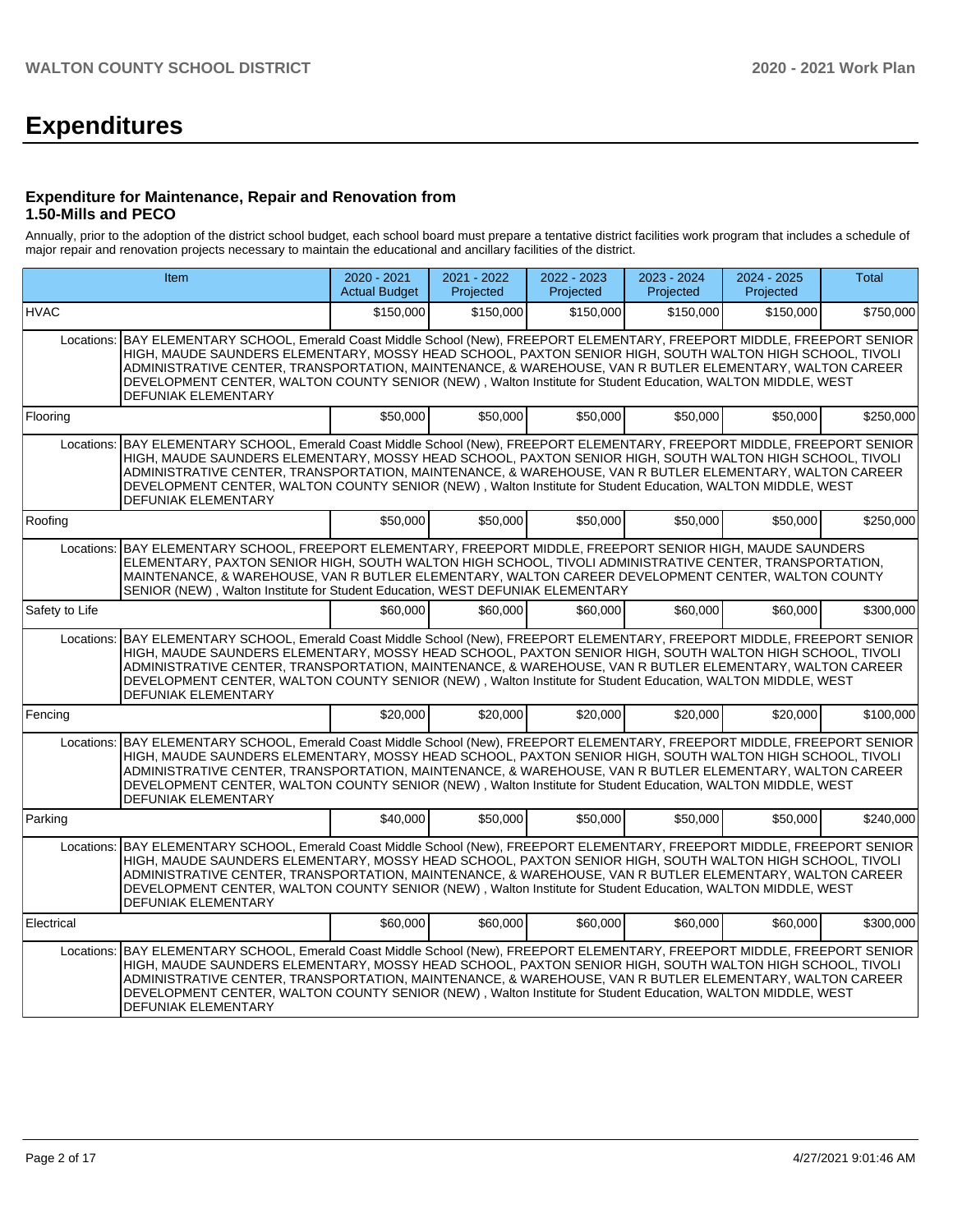| Fire Alarm                       |                                                                                                                                                                                                                                                                                                                                                                                                                                                                                                | \$25,000  | \$25,000  | \$25,000  | \$25,000    | \$25,000    | \$125,000   |  |  |  |  |  |
|----------------------------------|------------------------------------------------------------------------------------------------------------------------------------------------------------------------------------------------------------------------------------------------------------------------------------------------------------------------------------------------------------------------------------------------------------------------------------------------------------------------------------------------|-----------|-----------|-----------|-------------|-------------|-------------|--|--|--|--|--|
|                                  | Locations: BAY ELEMENTARY SCHOOL, Emerald Coast Middle School (New), FREEPORT ELEMENTARY, FREEPORT MIDDLE, FREEPORT SENIOR<br>HIGH, MAUDE SAUNDERS ELEMENTARY, MOSSY HEAD SCHOOL, PAXTON SENIOR HIGH, SOUTH WALTON HIGH SCHOOL, TIVOLI<br>ADMINISTRATIVE CENTER, TRANSPORTATION, MAINTENANCE, & WAREHOUSE, VAN R BUTLER ELEMENTARY, WALTON CAREER<br>DEVELOPMENT CENTER, WALTON COUNTY SENIOR (NEW), Walton Institute for Student Education, WALTON MIDDLE, WEST<br><b>DEFUNIAK ELEMENTARY</b> |           |           |           |             |             |             |  |  |  |  |  |
| Telephone/Intercom System        |                                                                                                                                                                                                                                                                                                                                                                                                                                                                                                | \$10,000  | \$15,000  | \$15,000  | \$15,000    | \$15,000    | \$70,000    |  |  |  |  |  |
|                                  | Locations: BAY ELEMENTARY SCHOOL, Emerald Coast Middle School (New), FREEPORT ELEMENTARY, FREEPORT MIDDLE, FREEPORT SENIOR<br>HIGH, MAUDE SAUNDERS ELEMENTARY, MOSSY HEAD SCHOOL, PAXTON SENIOR HIGH, SOUTH WALTON HIGH SCHOOL, TIVOLI<br>ADMINISTRATIVE CENTER, VAN R BUTLER ELEMENTARY, WALTON CAREER DEVELOPMENT CENTER, WALTON COUNTY SENIOR<br>(NEW), Walton Institute for Student Education, WALTON MIDDLE, WEST DEFUNIAK ELEMENTARY                                                     |           |           |           |             |             |             |  |  |  |  |  |
| <b>Closed Circuit Television</b> |                                                                                                                                                                                                                                                                                                                                                                                                                                                                                                | \$0       | \$0       | \$0       | \$0         | \$0         | \$0         |  |  |  |  |  |
|                                  | Locations: No Locations for this expenditure.                                                                                                                                                                                                                                                                                                                                                                                                                                                  |           |           |           |             |             |             |  |  |  |  |  |
| Paint                            |                                                                                                                                                                                                                                                                                                                                                                                                                                                                                                | \$20,000  | \$20,000  | \$20,000  | \$25,000    | \$25,000    | \$110,000   |  |  |  |  |  |
|                                  | Locations: BAY ELEMENTARY SCHOOL, Emerald Coast Middle School (New), FREEPORT ELEMENTARY, FREEPORT MIDDLE, FREEPORT SENIOR<br>HIGH, MAUDE SAUNDERS ELEMENTARY, MOSSY HEAD SCHOOL, PAXTON SENIOR HIGH, SOUTH WALTON HIGH SCHOOL, TIVOLI<br>ADMINISTRATIVE CENTER, TRANSPORTATION, MAINTENANCE, & WAREHOUSE, VAN R BUTLER ELEMENTARY, WALTON CAREER<br>DEVELOPMENT CENTER, WALTON COUNTY SENIOR (NEW), Walton Institute for Student Education, WALTON MIDDLE, WEST<br><b>DEFUNIAK ELEMENTARY</b> |           |           |           |             |             |             |  |  |  |  |  |
| Maintenance/Repair               |                                                                                                                                                                                                                                                                                                                                                                                                                                                                                                | \$365,000 | \$400,000 | \$400,000 | \$500,000   | \$500,000   | \$2,165,000 |  |  |  |  |  |
|                                  | Locations: BAY ELEMENTARY SCHOOL, Emerald Coast Middle School (New), FREEPORT ELEMENTARY, FREEPORT MIDDLE, FREEPORT SENIOR<br>HIGH, MAUDE SAUNDERS ELEMENTARY, MOSSY HEAD SCHOOL, PAXTON SENIOR HIGH, SOUTH WALTON HIGH SCHOOL, TIVOLI<br>ADMINISTRATIVE CENTER, TRANSPORTATION, MAINTENANCE, & WAREHOUSE, VAN R BUTLER ELEMENTARY, WALTON CAREER<br>DEVELOPMENT CENTER, WALTON COUNTY SENIOR (NEW), Walton Institute for Student Education, WALTON MIDDLE, WEST<br><b>DEFUNIAK ELEMENTARY</b> |           |           |           |             |             |             |  |  |  |  |  |
|                                  | Sub Total:                                                                                                                                                                                                                                                                                                                                                                                                                                                                                     | \$850,000 | \$900,000 | \$900,000 | \$1,005,000 | \$1,005,000 | \$4,660,000 |  |  |  |  |  |

| <b>PECO</b><br>Maintenance Expenditures | ሶስ<br>ъU    | \$0          | \$0          | \$0 <sub>1</sub> | ሶሳ<br>υU     | \$0          |
|-----------------------------------------|-------------|--------------|--------------|------------------|--------------|--------------|
| 1.50 Mill Sub Total: İ                  | \$8,412,500 | \$10.530.000 | \$10.420,000 | \$9.975.000      | \$10,025,000 | \$49,362,500 |

|                                        | Other Items                                                                                                                                                                                                                                                                                                                                                                                                                                                                            | $2020 - 2021$<br><b>Actual Budget</b> | $2021 - 2022$<br>Projected | $2022 - 2023$<br>Projected | $2023 - 2024$<br>Projected | $2024 - 2025$<br>Projected | Total        |
|----------------------------------------|----------------------------------------------------------------------------------------------------------------------------------------------------------------------------------------------------------------------------------------------------------------------------------------------------------------------------------------------------------------------------------------------------------------------------------------------------------------------------------------|---------------------------------------|----------------------------|----------------------------|----------------------------|----------------------------|--------------|
| Planning -- Architectual & Engineering |                                                                                                                                                                                                                                                                                                                                                                                                                                                                                        | \$0                                   | \$100,000                  | \$100,000                  | \$100,000                  | \$100,000                  | \$400,000    |
|                                        | Locations BAY ELEMENTARY SCHOOL, FREEPORT MIDDLE, PAXTON SENIOR HIGH, SOUTH WALTON HIGH SCHOOL, TIVOLI<br>ADMINISTRATIVE CENTER, TRANSPORTATION, MAINTENANCE, & WAREHOUSE, VAN R BUTLER ELEMENTARY, WALTON<br><b>CAREER DEVELOPMENT CENTER</b>                                                                                                                                                                                                                                         |                                       |                            |                            |                            |                            |              |
| <b>District Equipment</b>              |                                                                                                                                                                                                                                                                                                                                                                                                                                                                                        | \$0                                   | \$400,000                  | \$450,000                  | \$450,000                  | \$500,000                  | \$1,800,000  |
|                                        | Locations BAY ELEMENTARY SCHOOL, Emerald Coast Middle School (New), FREEPORT ELEMENTARY, FREEPORT MIDDLE, FREEPORT<br>SENIOR HIGH, MAUDE SAUNDERS ELEMENTARY, MOSSY HEAD SCHOOL, PAXTON SENIOR HIGH, SOUTH WALTON HIGH<br>SCHOOL, TIVOLI ADMINISTRATIVE CENTER, TRANSPORTATION, MAINTENANCE, & WAREHOUSE, VAN R BUTLER ELEMENTARY,<br>WALTON CAREER DEVELOPMENT CENTER, WALTON COUNTY SENIOR (NEW), Walton Institute for Student Education, WALTON<br>MIDDLE, WEST DEFUNIAK ELEMENTARY |                                       |                            |                            |                            |                            |              |
| <b>Technology Equipment</b>            |                                                                                                                                                                                                                                                                                                                                                                                                                                                                                        | \$2,500,000                           | \$2,500,000                | \$2,500,000                | \$2,500,000                | \$2,500,000                | \$12,500,000 |
|                                        | Locations BAY ELEMENTARY SCHOOL, Emerald Coast Middle School (New), FREEPORT ELEMENTARY, FREEPORT MIDDLE, FREEPORT<br>SENIOR HIGH, MAUDE SAUNDERS ELEMENTARY, MOSSY HEAD SCHOOL, PAXTON SENIOR HIGH, SOUTH WALTON HIGH<br>SCHOOL, TIVOLI ADMINISTRATIVE CENTER, TRANSPORTATION, MAINTENANCE, & WAREHOUSE, VAN R BUTLER ELEMENTARY,<br>WALTON CAREER DEVELOPMENT CENTER, WALTON COUNTY SENIOR (NEW), Walton Institute for Student Education, WALTON<br>MIDDLE, WEST DEFUNIAK ELEMENTARY |                                       |                            |                            |                            |                            |              |
| <b>Ballfield Improvement</b>           |                                                                                                                                                                                                                                                                                                                                                                                                                                                                                        | \$0                                   | \$200,000                  | \$200,000                  | \$250,000                  | \$250,000                  | \$900,000    |
|                                        | Locations Emerald Coast Middle School (New), FREEPORT ELEMENTARY, FREEPORT MIDDLE, FREEPORT SENIOR HIGH, PAXTON SENIOR<br>HIGH, SOUTH WALTON HIGH SCHOOL, WALTON COUNTY SENIOR (NEW), Walton Institute for Student Education, WALTON MIDDLE,<br><b>WEST DEFUNIAK ELEMENTARY</b>                                                                                                                                                                                                        |                                       |                            |                            |                            |                            |              |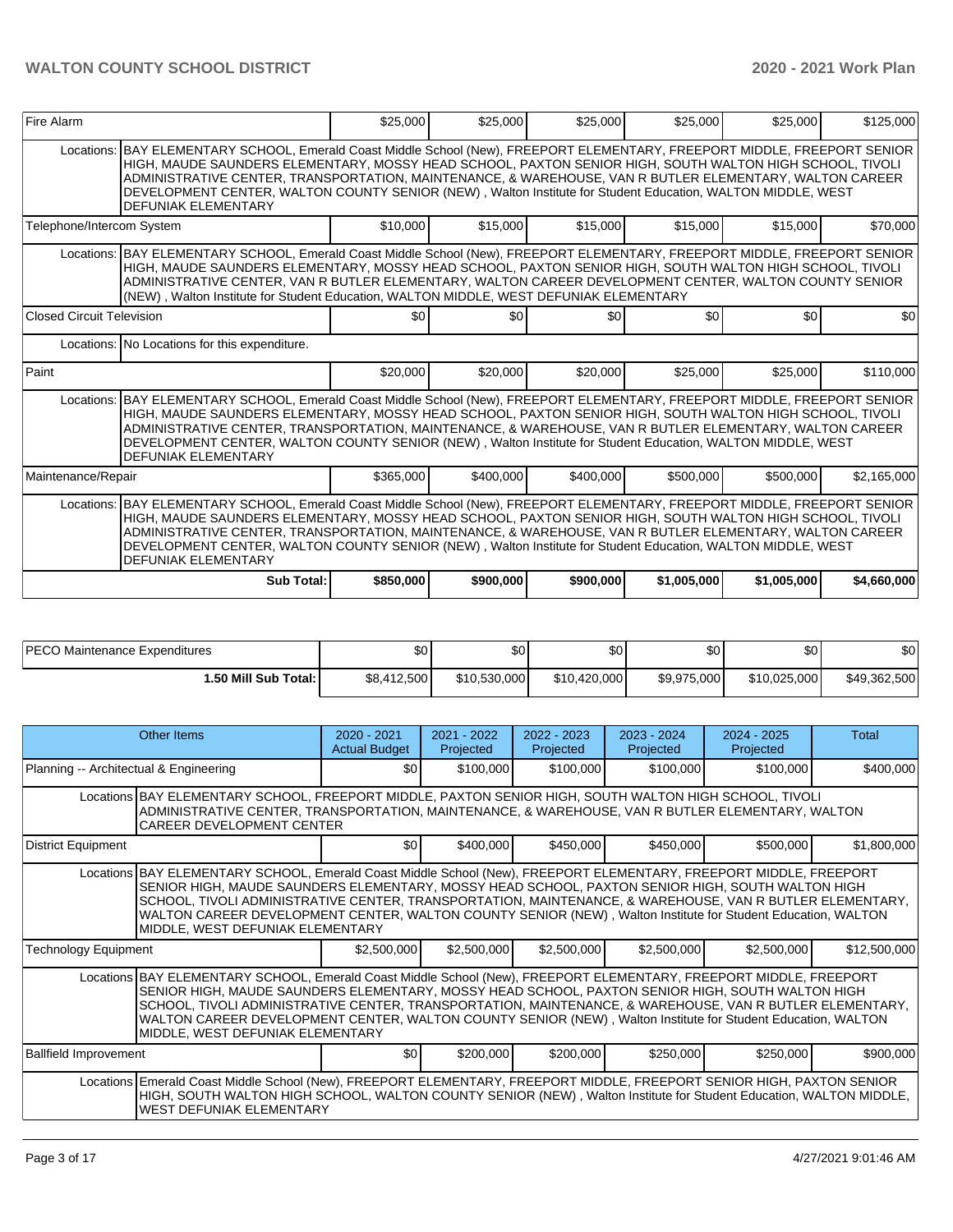| Fire Alarms / Intercoms       |                                                                                                                                                                                                                                                                                                                                                                                                                                                                                          | \$0         | \$150,000   | \$150,000   | \$150,000   | \$150,000   | \$600,000   |
|-------------------------------|------------------------------------------------------------------------------------------------------------------------------------------------------------------------------------------------------------------------------------------------------------------------------------------------------------------------------------------------------------------------------------------------------------------------------------------------------------------------------------------|-------------|-------------|-------------|-------------|-------------|-------------|
|                               | Locations BAY ELEMENTARY SCHOOL, Emerald Coast Middle School (New), FREEPORT ELEMENTARY, FREEPORT MIDDLE, FREEPORT<br>SENIOR HIGH, MAUDE SAUNDERS ELEMENTARY, MOSSY HEAD SCHOOL, PAXTON SENIOR HIGH, SOUTH WALTON HIGH<br>SCHOOL, TIVOLI ADMINISTRATIVE CENTER, TRANSPORTATION, MAINTENANCE, & WAREHOUSE, VAN R BUTLER ELEMENTARY,<br>WALTON CAREER DEVELOPMENT CENTER, WALTON COUNTY SENIOR (NEW), Walton Institute for Student Education, WALTON<br>MIDDLE, WEST DEFUNIAK ELEMENTARY   |             |             |             |             |             |             |
| Carpet/Flooring               |                                                                                                                                                                                                                                                                                                                                                                                                                                                                                          | \$450,000   | \$450,000   | \$500,000   | \$600,000   | \$600,000   | \$2,600,000 |
|                               | Locations BAY ELEMENTARY SCHOOL, Emerald Coast Middle School (New), FREEPORT ELEMENTARY, FREEPORT MIDDLE, FREEPORT<br>SENIOR HIGH, MAUDE SAUNDERS ELEMENTARY, MOSSY HEAD SCHOOL, PAXTON SENIOR HIGH, SOUTH WALTON HIGH<br>SCHOOL, TIVOLI ADMINISTRATIVE CENTER, TRANSPORTATION, MAINTENANCE, & WAREHOUSE, VAN R BUTLER ELEMENTARY,<br>WALTON CAREER DEVELOPMENT CENTER, WALTON COUNTY SENIOR (NEW), Walton Institute for Student Education, WALTON<br>MIDDLE, WEST DEFUNIAK ELEMENTARY   |             |             |             |             |             |             |
| Irrigation/Landscaping        |                                                                                                                                                                                                                                                                                                                                                                                                                                                                                          | \$0         | \$50,000    | \$200,000   | \$250,000   | \$250,000   | \$750.000   |
|                               | Locations BAY ELEMENTARY SCHOOL, Emerald Coast Middle School (New), FREEPORT ELEMENTARY, FREEPORT MIDDLE, FREEPORT<br>SENIOR HIGH, MAUDE SAUNDERS ELEMENTARY, MOSSY HEAD SCHOOL, PAXTON SENIOR HIGH, SOUTH WALTON HIGH<br>SCHOOL, TIVOLI ADMINISTRATIVE CENTER, TRANSPORTATION, MAINTENANCE, & WAREHOUSE, VAN R BUTLER ELEMENTARY,<br>WALTON CAREER DEVELOPMENT CENTER, WALTON COUNTY SENIOR (NEW), Walton Institute for Student Education, WALTON<br>MIDDLE, WEST DEFUNIAK ELEMENTARY   |             |             |             |             |             |             |
| Safety / Security             |                                                                                                                                                                                                                                                                                                                                                                                                                                                                                          | \$1.085.000 | \$1,000,000 | \$1,000,000 | \$1,100,000 | \$1,100,000 | \$5,285,000 |
|                               | Locations   BAY ELEMENTARY SCHOOL, Emerald Coast Middle School (New), FREEPORT ELEMENTARY, FREEPORT MIDDLE, FREEPORT<br>SENIOR HIGH, MAUDE SAUNDERS ELEMENTARY, MOSSY HEAD SCHOOL, PAXTON SENIOR HIGH, SOUTH WALTON HIGH<br>SCHOOL, TIVOLI ADMINISTRATIVE CENTER, TRANSPORTATION, MAINTENANCE, & WAREHOUSE, VAN R BUTLER ELEMENTARY,<br>WALTON CAREER DEVELOPMENT CENTER, WALTON COUNTY SENIOR (NEW), Walton Institute for Student Education, WALTON<br>MIDDLE, WEST DEFUNIAK ELEMENTARY |             |             |             |             |             |             |
| <b>District Paving</b>        |                                                                                                                                                                                                                                                                                                                                                                                                                                                                                          | \$0         | \$300,000   | \$350,000   | \$450,000   | \$450,000   | \$1.550.000 |
|                               | Locations BAY ELEMENTARY SCHOOL, Emerald Coast Middle School (New), FREEPORT ELEMENTARY, PAXTON SENIOR HIGH, TIVOLI<br>ADMINISTRATIVE CENTER, TRANSPORTATION, MAINTENANCE, & WAREHOUSE, VAN R BUTLER ELEMENTARY, WALTON CAREER<br>DEVELOPMENT CENTER, Walton Institute for Student Education, WEST DEFUNIAK ELEMENTARY                                                                                                                                                                   |             |             |             |             |             |             |
| Maintenance Storage Buildings |                                                                                                                                                                                                                                                                                                                                                                                                                                                                                          | \$0         | \$50,000    | \$50,000    | \$50,000    | \$50,000    | \$200,000   |
|                               | Locations BAY ELEMENTARY SCHOOL, Emerald Coast Middle School (New), FREEPORT ELEMENTARY, FREEPORT MIDDLE, FREEPORT<br>SENIOR HIGH, MAUDE SAUNDERS ELEMENTARY, MOSSY HEAD SCHOOL, PAXTON SENIOR HIGH, SOUTH WALTON HIGH<br>SCHOOL, TIVOLI ADMINISTRATIVE CENTER, TRANSPORTATION, MAINTENANCE, & WAREHOUSE, VAN R BUTLER ELEMENTARY,<br>WALTON CAREER DEVELOPMENT CENTER, WALTON COUNTY SENIOR (NEW), Walton Institute for Student Education, WALTON<br>MIDDLE, WEST DEFUNIAK ELEMENTARY   |             |             |             |             |             |             |
| <b>ADA</b>                    |                                                                                                                                                                                                                                                                                                                                                                                                                                                                                          | \$0         | \$20,000    | \$20,000    | \$20,000    | \$20,000    | \$80,000    |
|                               | Locations BAY ELEMENTARY SCHOOL, Emerald Coast Middle School (New), FREEPORT ELEMENTARY, FREEPORT MIDDLE, FREEPORT<br>SENIOR HIGH, MAUDE SAUNDERS ELEMENTARY, MOSSY HEAD SCHOOL, PAXTON SENIOR HIGH, SOUTH WALTON HIGH<br>SCHOOL, TIVOLI ADMINISTRATIVE CENTER, TRANSPORTATION, MAINTENANCE, & WAREHOUSE, VAN R BUTLER ELEMENTARY,<br>WALTON CAREER DEVELOPMENT CENTER, WALTON COUNTY SENIOR (NEW), Walton Institute for Student Education, WALTON<br>MIDDLE. WEST DEFUNIAK ELEMENTARY   |             |             |             |             |             |             |
| Site Drainage Improvements    |                                                                                                                                                                                                                                                                                                                                                                                                                                                                                          | \$100,000   | \$300,000   | \$300,000   | \$350,000   | \$350,000   | \$1,400,000 |
|                               | Locations BAY ELEMENTARY SCHOOL, FREEPORT MIDDLE, MAUDE SAUNDERS ELEMENTARY, PAXTON SENIOR HIGH, SOUTH WALTON<br>HIGH SCHOOL, TIVOLI ADMINISTRATIVE CENTER, VAN R BUTLER ELEMENTARY, WALTON COUNTY SENIOR (NEW), WEST<br>DEFUNIAK ELEMENTARY                                                                                                                                                                                                                                             |             |             |             |             |             |             |
| <b>Roof Renovations</b>       |                                                                                                                                                                                                                                                                                                                                                                                                                                                                                          | \$1,500,000 | \$2,000,000 | \$2,000,000 | \$2,000,000 | \$2,000,000 | \$9,500,000 |
|                               | Locations BAY ELEMENTARY SCHOOL, FREEPORT ELEMENTARY, FREEPORT MIDDLE, MAUDE SAUNDERS ELEMENTARY, PAXTON SENIOR<br>HIGH, SOUTH WALTON HIGH SCHOOL, TIVOLI ADMINISTRATIVE CENTER, VAN R BUTLER ELEMENTARY, WALTON CAREER<br>DEVELOPMENT CENTER, Walton Institute for Student Education, WEST DEFUNIAK ELEMENTARY                                                                                                                                                                          |             |             |             |             |             |             |
| Covered Walkways              |                                                                                                                                                                                                                                                                                                                                                                                                                                                                                          | \$0         | \$100,000   | \$100,000   | \$100,000   | \$100,000   | \$400,000   |
|                               | Locations BAY ELEMENTARY SCHOOL, FREEPORT ELEMENTARY, MAUDE SAUNDERS ELEMENTARY, PAXTON SENIOR HIGH, SOUTH<br>WALTON HIGH SCHOOL, VAN R BUTLER ELEMENTARY, WALTON CAREER DEVELOPMENT CENTER, Walton Institute for Student<br>Education, WEST DEFUNIAK ELEMENTARY                                                                                                                                                                                                                         |             |             |             |             |             |             |
| <b>HVAC Controls</b>          |                                                                                                                                                                                                                                                                                                                                                                                                                                                                                          | \$0         | \$100,000   | \$100,000   | \$100,000   | \$100,000   | \$400,000   |
|                               | Locations BAY ELEMENTARY SCHOOL, FREEPORT ELEMENTARY, FREEPORT MIDDLE, MAUDE SAUNDERS ELEMENTARY, PAXTON SENIOR<br>HIGH, SOUTH WALTON HIGH SCHOOL, VAN R BUTLER ELEMENTARY, WALTON CAREER DEVELOPMENT CENTER                                                                                                                                                                                                                                                                             |             |             |             |             |             |             |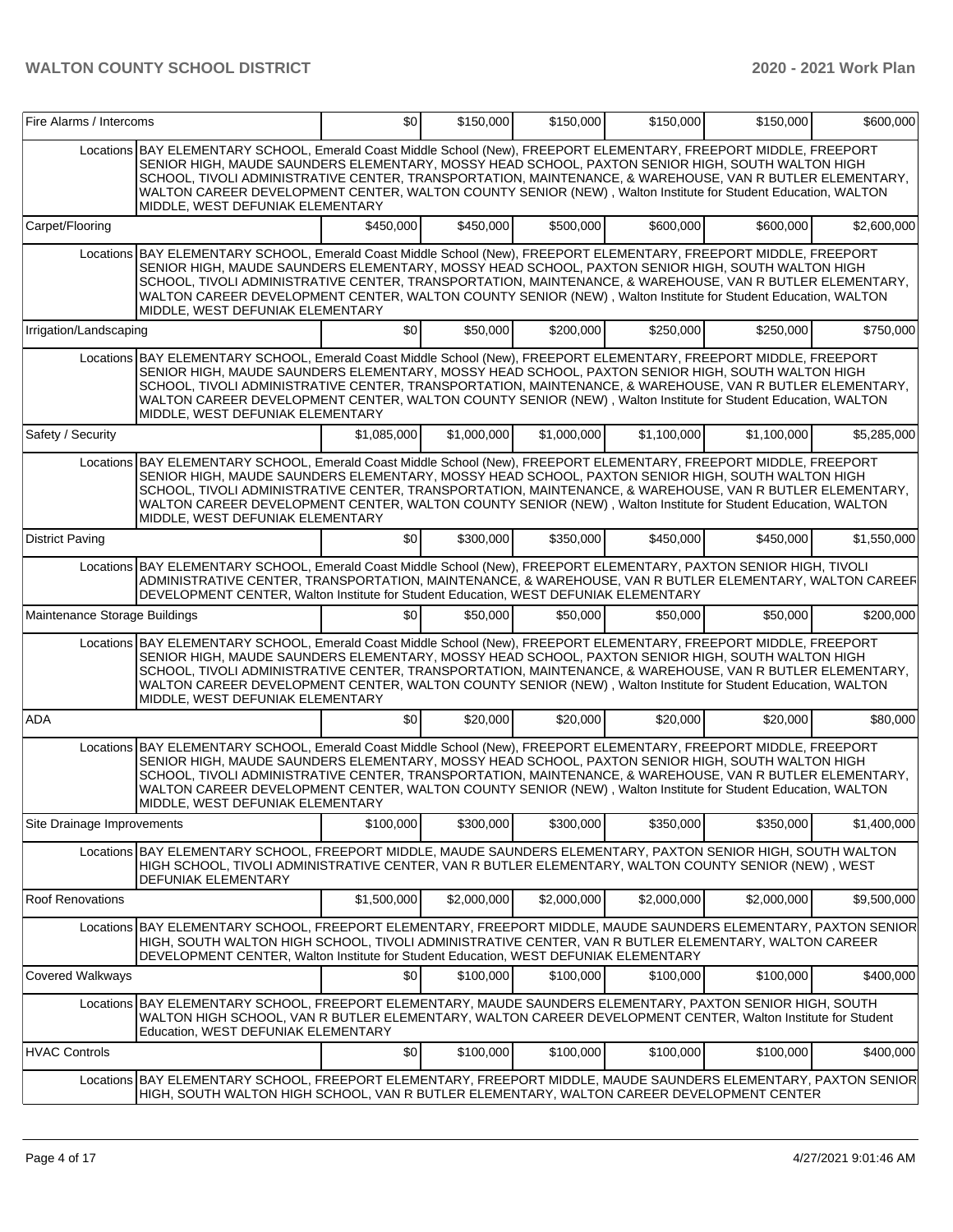| Portables - Setup                                                                                                                                                                                                                                                                                                                                                                                                                                                                                                        | \$100,000                                                                                                                                                                                                                                                                                                                                                                                                                                                                                                                | \$350,000        | \$350,000    | \$350,000   | \$350,000                            | \$1,500,000  |  |  |  |  |
|--------------------------------------------------------------------------------------------------------------------------------------------------------------------------------------------------------------------------------------------------------------------------------------------------------------------------------------------------------------------------------------------------------------------------------------------------------------------------------------------------------------------------|--------------------------------------------------------------------------------------------------------------------------------------------------------------------------------------------------------------------------------------------------------------------------------------------------------------------------------------------------------------------------------------------------------------------------------------------------------------------------------------------------------------------------|------------------|--------------|-------------|--------------------------------------|--------------|--|--|--|--|
| Locations BAY ELEMENTARY SCHOOL, DUNE LAKES ELEMENTARY SCHOOL<br>, FREEPORT ELEMENTARY, FREEPORT<br>MIDDLE, FREEPORT SENIOR HIGH, MAUDE SAUNDERS ELEMENTARY, MOSSY HEAD SCHOOL, PAXTON SENIOR HIGH, SOUTH<br>WALTON HIGH SCHOOL, VAN R BUTLER ELEMENTARY, WALTON CAREER DEVELOPMENT CENTER, WALTON COUNTY SENIOR<br>(NEW), Walton Institute for Student Education, WEST DEFUNIAK ELEMENTARY                                                                                                                              |                                                                                                                                                                                                                                                                                                                                                                                                                                                                                                                          |                  |              |             |                                      |              |  |  |  |  |
| Multipurpose Rm / AV Renovation                                                                                                                                                                                                                                                                                                                                                                                                                                                                                          | \$0 <sub>1</sub>                                                                                                                                                                                                                                                                                                                                                                                                                                                                                                         | \$50,000         | \$50,000     | \$50,000    | \$50,000                             | \$200,000    |  |  |  |  |
| Locations BAY ELEMENTARY SCHOOL, DUNE LAKES ELEMENTARY SCHOOL<br>FREEPORT ELEMENTARY, FREEPORT MIDDLE, FREEPORT SENIOR HIGH, MAUDE SAUNDERS ELEMENTARY, MOSSY HEAD<br>SCHOOL, PAXTON SENIOR HIGH, SOUTH WALTON HIGH SCHOOL, VAN R BUTLER ELEMENTARY, WALTON CAREER<br>DEVELOPMENT CENTER, WALTON COUNTY SENIOR (NEW), Walton Institute for Student Education, WALTON MIDDLE, WEST<br><b>DEFUNIAK ELEMENTARY</b>                                                                                                          |                                                                                                                                                                                                                                                                                                                                                                                                                                                                                                                          |                  |              |             | , Emerald Coast Middle School (New), |              |  |  |  |  |
| Van R Butler HVAC                                                                                                                                                                                                                                                                                                                                                                                                                                                                                                        | \$1,140,000                                                                                                                                                                                                                                                                                                                                                                                                                                                                                                              | \$0 <sub>1</sub> | \$0          | \$0         | \$0                                  | \$1,140,000  |  |  |  |  |
|                                                                                                                                                                                                                                                                                                                                                                                                                                                                                                                          | Locations VAN R BUTLER ELEMENTARY                                                                                                                                                                                                                                                                                                                                                                                                                                                                                        |                  |              |             |                                      |              |  |  |  |  |
| <b>Land Acquisition</b>                                                                                                                                                                                                                                                                                                                                                                                                                                                                                                  | \$687,500                                                                                                                                                                                                                                                                                                                                                                                                                                                                                                                | \$1.500.000      | \$1,000,000  | \$0         | \$0                                  | \$3,187,500  |  |  |  |  |
|                                                                                                                                                                                                                                                                                                                                                                                                                                                                                                                          | . Emerald Coast Middle School (New).<br>Locations BAY ELEMENTARY SCHOOL, DUNE LAKES ELEMENTARY SCHOOL<br>FREEPORT ELEMENTARY, FREEPORT MIDDLE, FREEPORT SENIOR HIGH, MAUDE SAUNDERS ELEMENTARY, MOSSY HEAD<br>SCHOOL, PAXTON SENIOR HIGH, SOUTH WALTON HIGH SCHOOL, TIVOLI ADMINISTRATIVE CENTER, TRANSPORTATION,<br>MAINTENANCE, & WAREHOUSE, VAN R BUTLER ELEMENTARY, WALTON CAREER DEVELOPMENT CENTER, WALTON COUNTY<br>SENIOR (NEW), Walton Institute for Student Education, WALTON MIDDLE, WEST DEFUNIAK ELEMENTARY |                  |              |             |                                      |              |  |  |  |  |
| <b>Energy Conservation</b>                                                                                                                                                                                                                                                                                                                                                                                                                                                                                               | \$0                                                                                                                                                                                                                                                                                                                                                                                                                                                                                                                      | \$10,000         | \$100,000    | \$100,000   | \$100,000                            | \$310,000    |  |  |  |  |
| Locations BAY ELEMENTARY SCHOOL, DUNE LAKES ELEMENTARY SCHOOL<br>. Emerald Coast Middle School (New).<br>FREEPORT ELEMENTARY, FREEPORT MIDDLE, FREEPORT SENIOR HIGH, MAUDE SAUNDERS ELEMENTARY, MOSSY HEAD<br>SCHOOL, PAXTON SENIOR HIGH, SOUTH WALTON HIGH SCHOOL, TIVOLI ADMINISTRATIVE CENTER, TRANSPORTATION,<br>MAINTENANCE, & WAREHOUSE, VAN R BUTLER ELEMENTARY, WALTON CAREER DEVELOPMENT CENTER, WALTON COUNTY<br>SENIOR (NEW), Walton Institute for Student Education, WALTON MIDDLE, WEST DEFUNIAK ELEMENTARY |                                                                                                                                                                                                                                                                                                                                                                                                                                                                                                                          |                  |              |             |                                      |              |  |  |  |  |
| Total:                                                                                                                                                                                                                                                                                                                                                                                                                                                                                                                   | \$8,412,500                                                                                                                                                                                                                                                                                                                                                                                                                                                                                                              | \$10,530,000     | \$10,420,000 | \$9,975,000 | \$10,025,000                         | \$49,362,500 |  |  |  |  |

# **Local 1.50 Mill Expenditure For Maintenance, Repair and Renovation**

Anticipated expenditures expected from local funding sources over the years covered by the current work plan.

| Item                                                         | 2020 - 2021<br><b>Actual Budget</b> | 2021 - 2022<br>Projected | 2022 - 2023<br>Projected | 2023 - 2024<br>Projected | 2024 - 2025<br>Projected | Total        |
|--------------------------------------------------------------|-------------------------------------|--------------------------|--------------------------|--------------------------|--------------------------|--------------|
| Remaining Maint and Repair from 1.5 Mills                    | \$8,412,500                         | \$10,530,000             | \$10,420,000             | \$9,975,000              | \$10,025,000             | \$49,362,500 |
| Maintenance/Repair Salaries                                  | \$1,419,965                         | \$1,700,000              | \$1,700,000              | \$1,700,000              | \$1,700,000              | \$8,219,965  |
| <b>School Bus Purchases</b>                                  | \$1,000,000                         | \$1,000,000              | \$1,000,000              | \$1,000,000              | \$1,000,000              | \$5,000,000  |
| Other Vehicle Purchases                                      | \$200,000                           | \$200,000                | \$300,000                | \$300,000                | \$300,000                | \$1,300,000  |
| Capital Outlay Equipment                                     | \$350,000                           | \$400,000                | \$450,000                | \$450,000                | \$500,000                | \$2,150,000  |
| Rent/Lease Payments                                          | \$337,544                           | \$337,544                | \$337,544                | \$337,544                | \$337,544                | \$1,687,720  |
| <b>COP Debt Service</b>                                      | \$4,949,946                         | \$4,949,946              | \$4,949,946              | \$4,949,946              | \$4,949,946              | \$24,749,730 |
| Rent/Lease Relocatables                                      | \$530,328                           | \$530,328                | \$530,328                | \$530,328                | \$530,328                | \$2,651,640  |
| <b>Environmental Problems</b>                                | \$0                                 | \$20,000                 | \$20,000                 | \$20,000                 | \$20,000                 | \$80,000     |
| s.1011.14 Debt Service                                       | \$0                                 | \$0                      | \$0                      | \$0                      | \$0                      | \$0          |
| <b>Special Facilities Construction Account</b>               | \$0                                 | \$0                      | \$0                      | \$0                      | \$0                      | \$0          |
| Premiums for Property Casualty Insurance - 1011.71<br>(4a,b) | \$612,224                           | \$612,224                | \$612,224                | \$612,224                | \$612,224                | \$3,061,120  |
| Qualified School Construction Bonds (QSCB)                   | \$0                                 | \$0                      | \$0                      | \$0                      | \$0                      | \$0          |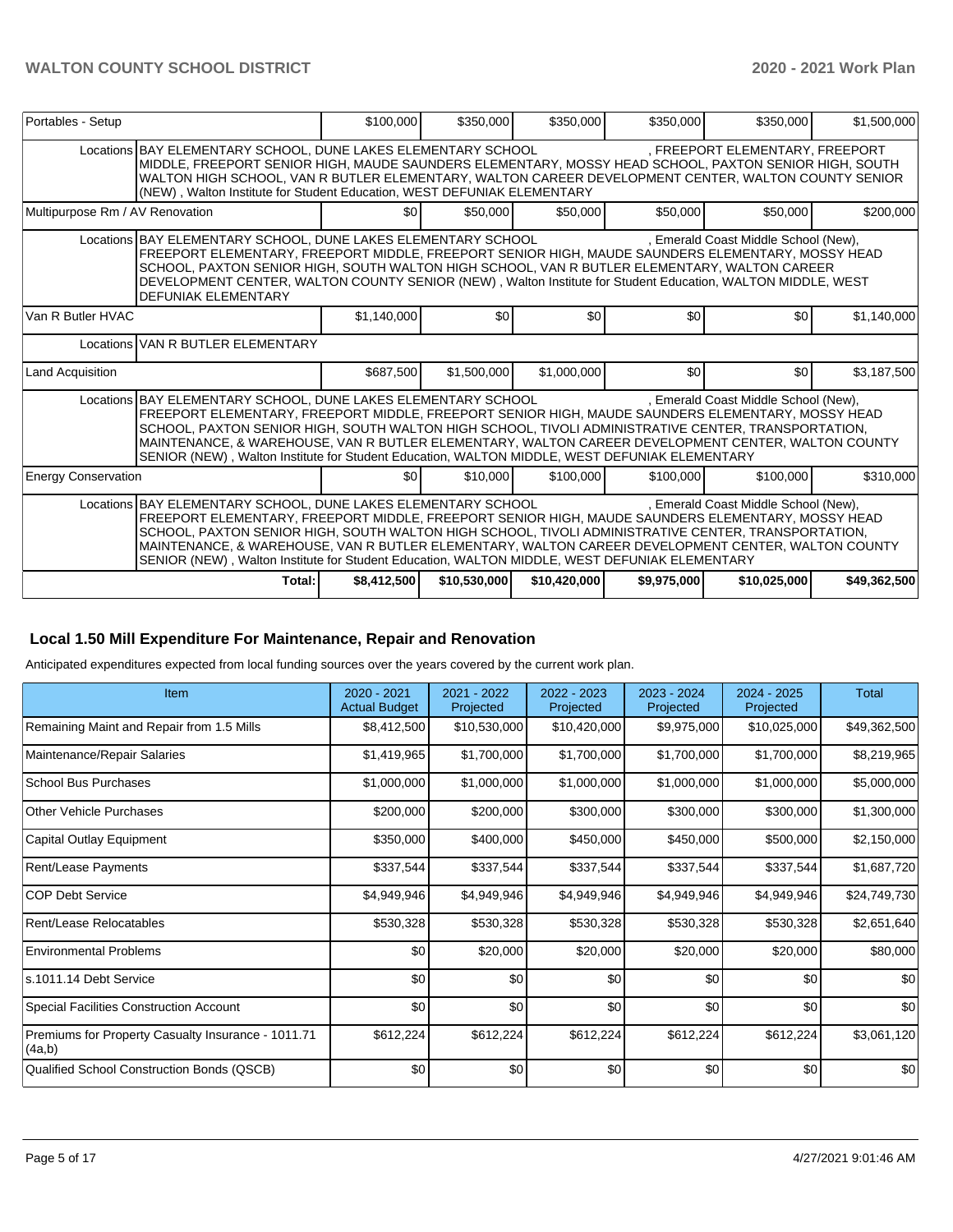| Qualified Zone Academy Bonds (QZAB) | \$0          | \$0          | \$0          | \$0 <sub>1</sub> | \$0          | \$0          |
|-------------------------------------|--------------|--------------|--------------|------------------|--------------|--------------|
| <b>Local Expenditure Totals: I</b>  | \$17,812,507 | \$20,280,042 | \$20,320,042 | \$19,875,042     | \$19,975,042 | \$98,262,675 |

# **Revenue**

# **1.50 Mill Revenue Source**

Schedule of Estimated Capital Outlay Revenue from each currently approved source which is estimated to be available for expenditures on the projects included in the tentative district facilities work program. All amounts are NET after considering carryover balances, interest earned, new COP's, 1011.14 and 1011.15 loans, etc. Districts cannot use 1.5-Mill funds for salaries except for those explicitly associated with maintenance/repair projects. (1011.71 (5), F.S.)

| Item                                                                                | Fund | $2020 - 2021$<br><b>Actual Value</b> | 2021 - 2022<br>Projected | $2022 - 2023$<br>Projected | 2023 - 2024<br>Projected | $2024 - 2025$<br>Projected | Total             |
|-------------------------------------------------------------------------------------|------|--------------------------------------|--------------------------|----------------------------|--------------------------|----------------------------|-------------------|
| (1) Non-exempt property<br>lassessed valuation                                      |      | \$23,602,018,350                     | \$25,720,113,718         | \$26,955,570,989           | \$28,226,638,797         | \$29,560,252,426           | \$134,064,594,280 |
| $(2)$ The Millage projected for<br>discretionary capital outlay per<br>ls.1011.71   |      | 1.39                                 | 1.39                     | 1.39                       | 1.39                     | 1.39                       |                   |
| $(3)$ Full value of the 1.50-Mill<br>discretionary capital outlay per<br>ls.1011.71 |      | \$39,651,391                         | \$43,209,791             | \$45,285,359               | \$47,420,753             | \$49.661.224               | \$225,228,518     |
| $(4)$ Value of the portion of the 1.50<br>-Mill ACTUALLY levied                     | 370  | \$31,562,507                         | \$34,394,994             | \$36,047,146               | \$37,746,920             | \$39,530,334               | \$179,281,901     |
| $(5)$ Difference of lines $(3)$ and $(4)$                                           |      | \$8,088,884                          | \$8,814,797              | \$9,238,213                | \$9,673,833              | \$10,130,890               | \$45,946,617      |

# **PECO Revenue Source**

The figure in the row designated "PECO Maintenance" will be subtracted from funds available for new construction because PECO maintenance dollars cannot be used for new construction.

| Item                                 | Fund | 2020 - 2021<br><b>Actual Budget</b> | 2021 - 2022<br>Projected | 2022 - 2023<br>Projected | 2023 - 2024<br>Projected | 2024 - 2025<br>Projected | <b>Total</b> |
|--------------------------------------|------|-------------------------------------|--------------------------|--------------------------|--------------------------|--------------------------|--------------|
| <b>PECO New Construction</b>         | 340  | \$0                                 | \$0 <sub>1</sub>         | \$0                      | \$0 <sub>1</sub>         | \$0                      | \$0          |
| <b>PECO Maintenance Expenditures</b> |      | \$0                                 | \$0 <sub>1</sub>         | \$0                      | \$0 <sub>1</sub>         | \$0                      | \$0          |
|                                      |      | \$0                                 | \$0                      | \$0                      | \$0                      | \$0                      | \$0          |

# **CO & DS Revenue Source**

Revenue from Capital Outlay and Debt Service funds.

| Item                                      | Fund | $2020 - 2021$<br><b>Actual Budget</b> | 2021 - 2022<br>Projected | $2022 - 2023$<br>Projected | $2023 - 2024$<br>Projected | $2024 - 2025$<br>Projected | Total       |
|-------------------------------------------|------|---------------------------------------|--------------------------|----------------------------|----------------------------|----------------------------|-------------|
| ICO & DS Cash Flow-through<br>Distributed | 360  | \$344.689                             | \$344.689                | \$344.689                  | \$344.689                  | \$344.689                  | \$1,723,445 |
| ICO & DS Interest on<br>Undistributed CO  | 360  | \$9.961                               | \$9.961                  | \$9.961                    | \$9.961                    | \$9.961                    | \$49,805    |
|                                           |      | \$354.650                             | \$354,650                | \$354.650                  | \$354.650                  | \$354.650                  | \$1,773,250 |

# **Fair Share Revenue Source**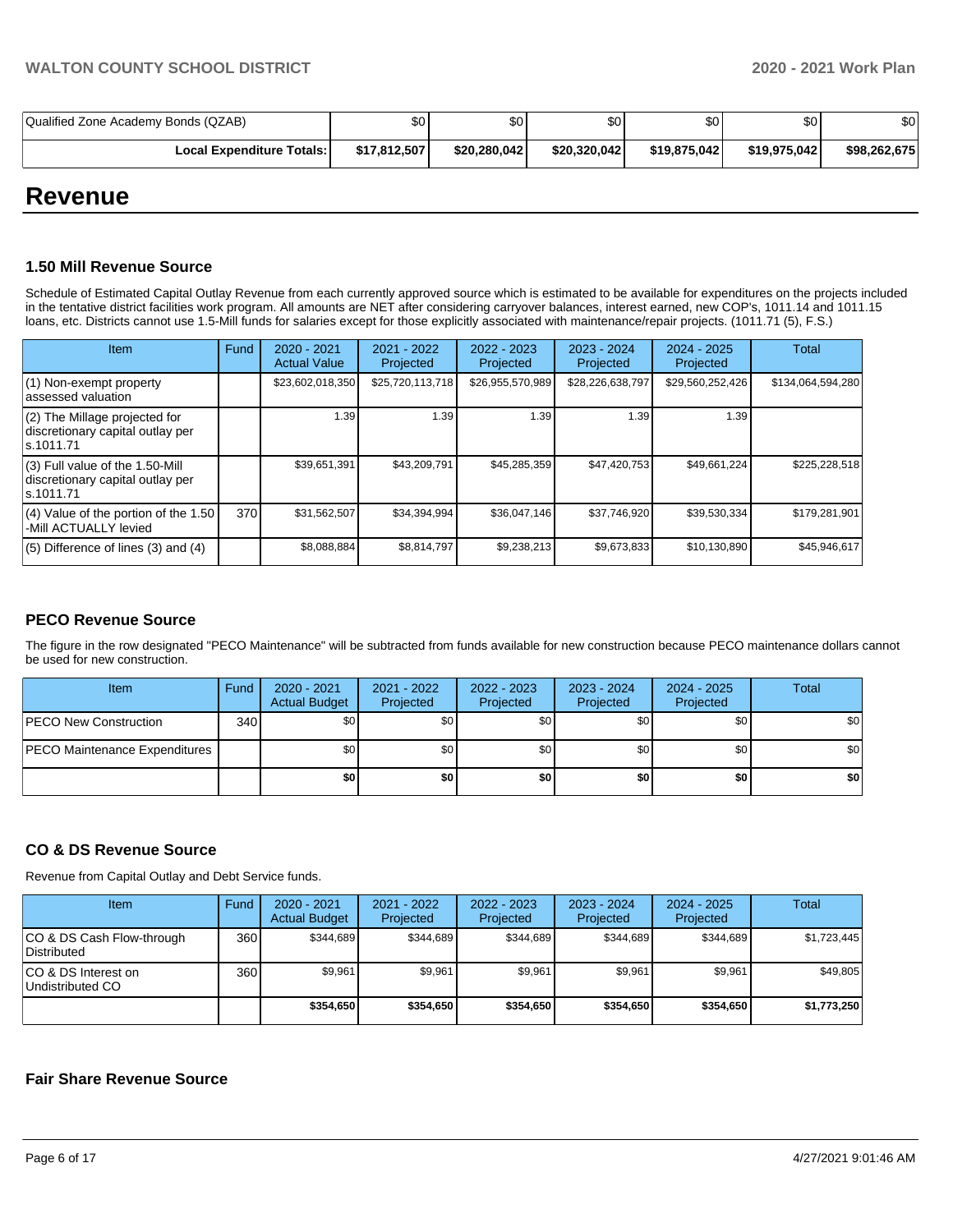All legally binding commitments for proportionate fair-share mitigation for impacts on public school facilities must be included in the 5-year district work program.

Nothing reported for this section.

# **Sales Surtax Referendum**

Specific information about any referendum for a 1-cent or ½-cent surtax referendum during the previous year.

No **Did the school district hold a surtax referendum during the past fiscal year 2019 - 2020?**

# **Additional Revenue Source**

Any additional revenue sources

| Item                                                                                                   | 2020 - 2021<br><b>Actual Value</b> | 2021 - 2022<br>Projected | 2022 - 2023<br>Projected | 2023 - 2024<br>Projected | 2024 - 2025<br>Projected | <b>Total</b> |
|--------------------------------------------------------------------------------------------------------|------------------------------------|--------------------------|--------------------------|--------------------------|--------------------------|--------------|
| Proceeds from a s.1011.14/15 F.S. Loans                                                                | \$0                                | \$0                      | \$0                      | \$0                      | \$0                      | \$0          |
| District Bonds - Voted local bond<br>referendum proceeds per s.9, Art VII<br><b>State Constitution</b> | \$0                                | \$0                      | \$0                      | \$0                      | \$0                      | \$0          |
| Proceeds from Special Act Bonds                                                                        | \$0                                | \$0                      | \$0                      | \$0                      | \$0                      | \$0          |
| Estimated Revenue from CO & DS Bond<br>Sale                                                            | \$0                                | \$0                      | \$0                      | \$0                      | \$0                      | \$0          |
| Proceeds from Voted Capital<br>Improvements millage                                                    | \$0                                | \$0                      | \$0                      | \$0                      | \$0                      | \$0          |
| Other Revenue for Other Capital Projects                                                               | \$0                                | \$0                      | \$0                      | \$0                      | \$0                      | \$0          |
| Proceeds from 1/2 cent sales surtax<br>authorized by school board                                      | \$0                                | \$0                      | \$0                      | \$0                      | \$0                      | \$0          |
| Proceeds from local governmental<br>infrastructure sales surtax                                        | \$0                                | \$0                      | \$0                      | \$0                      | \$0                      | \$0          |
| Proceeds from Certificates of<br>Participation (COP's) Sale                                            | \$0                                | \$0                      | \$0                      | \$0                      | \$0                      | \$0          |
| Classrooms First Bond proceeds amount<br>authorized in FY 1997-98                                      | \$0                                | \$0                      | \$0                      | \$0                      | \$0                      | \$0          |
| <b>Classrooms for Kids</b>                                                                             | \$0                                | \$0                      | \$0                      | \$0                      | \$0                      | \$0          |
| <b>District Equity Recognition</b>                                                                     | \$0                                | \$0                      | \$0                      | \$0                      | \$0                      | \$0          |
| <b>Federal Grants</b>                                                                                  | \$0                                | \$0                      | \$0                      | \$0                      | \$0                      | \$0          |
| Proportionate share mitigation (actual<br>cash revenue only, not in kind donations)                    | \$0                                | \$0                      | \$0                      | \$0                      | \$0                      | \$0          |
| Impact fees received                                                                                   | \$0                                | \$0                      | \$0                      | \$0                      | \$0                      | \$0          |
| Private donations                                                                                      | \$0                                | \$0                      | \$0                      | \$0                      | \$0                      | \$0          |
| Grants from local governments or not-for-<br>profit organizations                                      | \$0                                | \$0                      | \$0                      | \$0                      | \$0                      | \$0          |
| Interest, Including Profit On Investment                                                               | \$0                                | \$0                      | \$0                      | \$0                      | \$0                      | \$0          |
| Revenue from Bonds pledging proceeds<br>from 1 cent or 1/2 cent Sales Surtax                           | \$0                                | \$0                      | \$0                      | \$0                      | \$0                      | \$0          |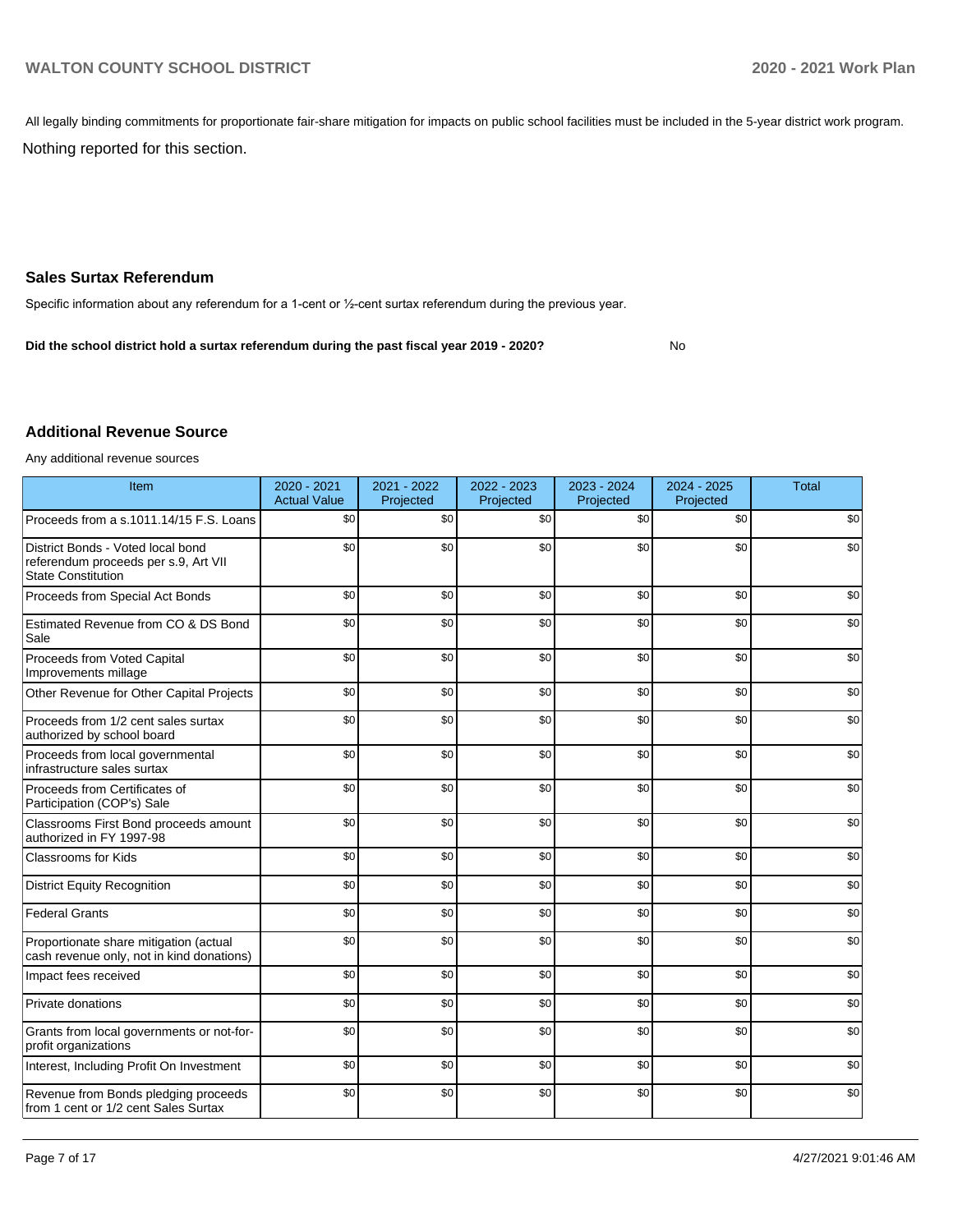| <b>Total Fund Balance Carried Forward</b>                                                                   | \$0 | \$0 | \$0 | \$0 | \$0 | \$0 |
|-------------------------------------------------------------------------------------------------------------|-----|-----|-----|-----|-----|-----|
| General Capital Outlay Obligated Fund<br>Balance Carried Forward From Total<br>Fund Balance Carried Forward | \$0 | \$0 | \$0 | \$0 | \$0 | \$0 |
| Special Facilities Construction Account                                                                     | \$0 | \$0 | \$0 | \$0 | \$0 | \$0 |
| One Cent - 1/2 Cent Sales Surtax Debt<br>Service From Total Fund Balance Carried<br>Forward                 | \$0 | \$0 | \$0 | \$0 | \$0 | \$0 |
| Capital Outlay Projects Funds Balance<br>Carried Forward From Total Fund<br>Balance Carried Forward         | \$0 | \$0 | \$0 | \$0 | \$0 | \$0 |
| <b>Subtotal</b>                                                                                             | \$0 | \$0 | \$0 | \$0 | \$0 | \$0 |

# **Total Revenue Summary**

| <b>Item Name</b>                                                  | $2020 - 2021$<br><b>Budget</b> | 2021 - 2022<br>Projected | 2022 - 2023<br>Projected | 2023 - 2024<br>Projected | 2024 - 2025<br>Projected | <b>Five Year Total</b> |
|-------------------------------------------------------------------|--------------------------------|--------------------------|--------------------------|--------------------------|--------------------------|------------------------|
| Local 1.5 Mill Discretionary Capital Outlay<br>Revenue            | \$31,562,507                   | \$34,394,994             | \$36,047,146             | \$37,746,920             | \$39,530,334             | \$179,281,901          |
| <b>PECO</b> and 1.5 Mill Maint and Other 1.5<br>Mill Expenditures | (\$17,812,507)                 | (\$20,280,042)           | (\$20,320,042)           | (\$19,875,042)           | (\$19,975,042)           | (\$98,262,675)         |
| <b>PECO Maintenance Revenue</b>                                   | \$0                            | \$0                      | \$0                      | \$0 <sub>1</sub>         | \$0                      | \$0                    |
| <b>Available 1.50 Mill for New</b><br><b>Construction</b>         | \$13,750,000                   | \$14,114,952             | \$15,727,104             | \$17,871,878             | \$19,555,292             | \$81,019,226           |

| <b>Item Name</b>                     | $2020 - 2021$<br><b>Budget</b> | $2021 - 2022$<br>Projected | $2022 - 2023$<br>Projected | 2023 - 2024<br>Projected | $2024 - 2025$<br>Projected | <b>Five Year Total</b> |  |
|--------------------------------------|--------------------------------|----------------------------|----------------------------|--------------------------|----------------------------|------------------------|--|
| ICO & DS Revenue                     | \$354,650                      | \$354,650                  | \$354,650                  | \$354,650                | \$354,650                  | \$1,773,250            |  |
| <b>PECO New Construction Revenue</b> | \$0                            | \$0                        | \$0                        | \$0                      | \$0                        | \$0                    |  |
| Other/Additional Revenue             | \$0                            | \$0 <sub>1</sub>           | \$0                        | \$0                      | \$0                        | \$0                    |  |
| <b>Total Additional Revenue</b>      | \$354.650                      | \$354.650                  | \$354.650                  | \$354,650                | \$354.650                  | \$1,773,250            |  |
| <b>Total Available Revenue</b>       | \$14,104,650                   | \$14,469,602               | \$16,081,754               | \$18,226,528             | \$19,909,942               | \$82,792,476           |  |

# **Project Schedules**

# **Capacity Project Schedules**

A schedule of capital outlay projects necessary to ensure the availability of satisfactory classrooms for the projected student enrollment in K-12 programs.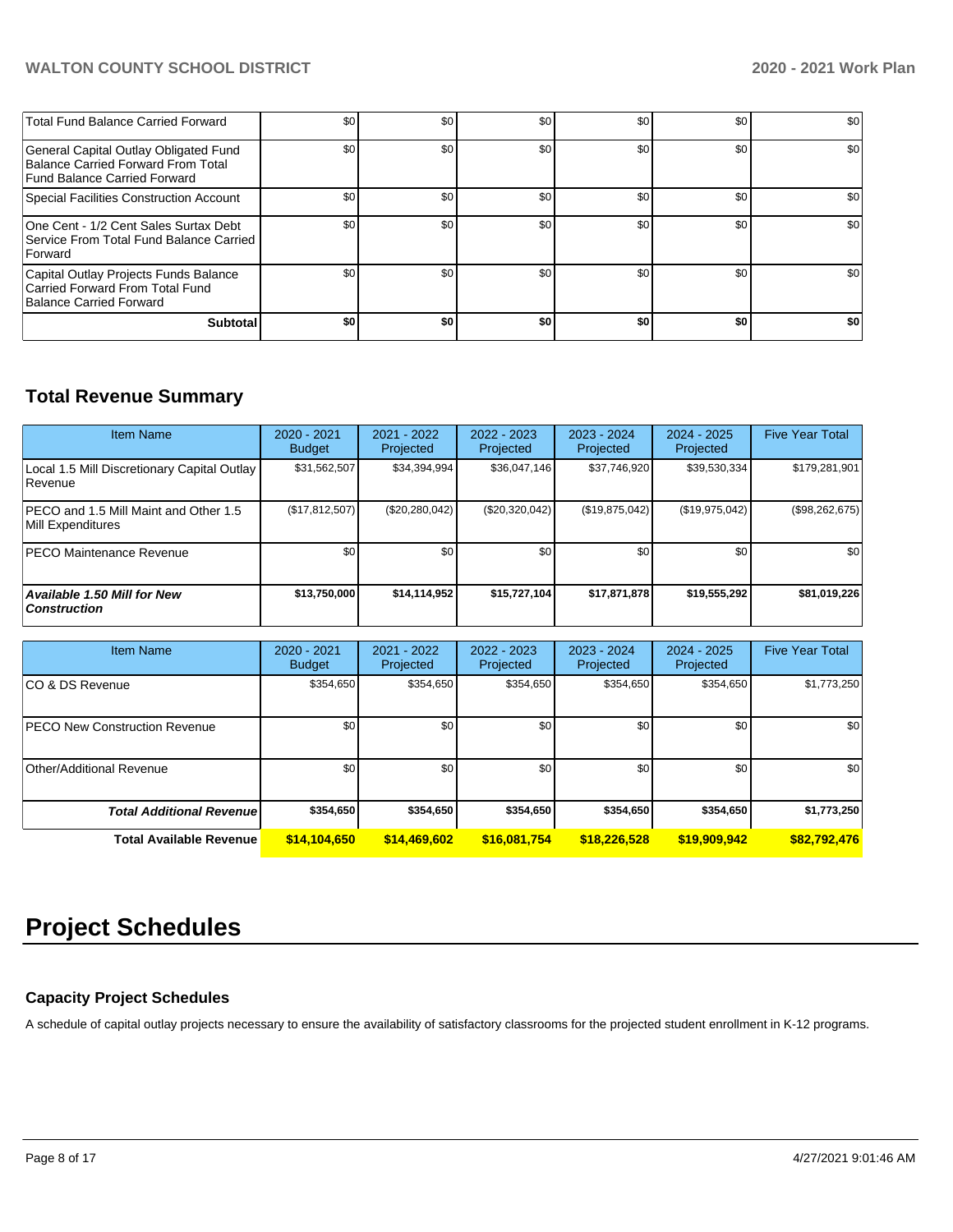| <b>Project Description</b>                            | Location                                                    |                          | 2020 - 2021    | 2021 - 2022    | 2022 - 2023 | 2023 - 2024 | 2024 - 2025  | <b>Total</b>     | Funded |
|-------------------------------------------------------|-------------------------------------------------------------|--------------------------|----------------|----------------|-------------|-------------|--------------|------------------|--------|
| South Walton High<br><b>Classroom Addition</b>        | SOUTH WALTON<br><b>HIGH SCHOOL</b>                          | Planned<br>Cost:         | \$0            | \$0            | \$0         | \$4,000,000 | \$3,000,000  | \$7,000,000 No   |        |
|                                                       |                                                             | <b>Student Stations:</b> | 0              | $\Omega$       | $\mathbf 0$ | $\Omega$    | 250          | 250              |        |
|                                                       | Total Classrooms:                                           |                          | $\Omega$       | $\Omega$       | 0           | $\Omega$    | 10           | 10               |        |
|                                                       | Gross Sq Ft:                                                |                          | $\Omega$       | $\Omega$       | $\Omega$    | $\Omega$    | 20,000       | 20,000           |        |
| Career & Tech<br>Education<br>Classrooms              | <b>WALTON CAREER</b><br><b>DEVELOPMENT</b><br><b>CENTER</b> | Planned<br>Cost:         | \$1,500,000    | \$1,900,000    | \$0         | \$0         | \$0          | \$3,400,000 Yes  |        |
|                                                       |                                                             | <b>Student Stations:</b> | 74             | $\Omega$       | $\mathbf 0$ | 0           | 0            | 74               |        |
|                                                       |                                                             | Total Classrooms:        | 4              | 3              | $\Omega$    | $\Omega$    | $\Omega$     |                  |        |
|                                                       |                                                             | Gross Sq Ft:             | 10,000         | 6,600          | $\Omega$    | 0           | $\Omega$     | 16,600           |        |
| <b>Classroom Additions</b><br>/ Cafeteria & Kitchen   | <b>PAXTON SENIOR</b><br><b>HIGH</b>                         | Planned<br>Cost:         | \$0            | \$0            | \$0         | \$0         | \$10,000,000 | \$10,000,000 No  |        |
|                                                       | <b>Student Stations:</b>                                    |                          | 0              | $\Omega$       | $\mathbf 0$ | $\Omega$    | 264          | 264              |        |
|                                                       | Total Classrooms:                                           |                          | 0              | $\Omega$       | 0           | $\Omega$    | 12           | 12               |        |
|                                                       | Gross Sq Ft:                                                |                          | $\Omega$       | $\Omega$       | $\Omega$    | $\Omega$    | 42,500       | 42,500           |        |
| St. Joe STEAM<br>Program                              | SOUTH WALTON<br>HIGH SCHOOL                                 | Planned<br>Cost:         | \$2,000,000    | \$1,500,000    | \$0         | \$0         | \$0          | \$3,500,000 Yes  |        |
|                                                       |                                                             | <b>Student Stations:</b> | 50             | 50             | $\mathbf 0$ | $\Omega$    | $\Omega$     | 100              |        |
|                                                       |                                                             | Total Classrooms:        | $\overline{2}$ | $\overline{2}$ | 0           | $\Omega$    | $\Omega$     | 4                |        |
|                                                       |                                                             | Gross Sq Ft:             | 36,000         | 36,000         | $\Omega$    | $\Omega$    | $\mathbf 0$  | 72,000           |        |
| <b>Classroom Additions</b><br>& Campus<br>Renovations | <b>FREEPORT</b><br><b>ELEMENTARY</b>                        | Planned<br>Cost:         | \$5,000,000    | \$7,000,000    | \$0         | \$0         | \$0          | \$12,000,000 Yes |        |
|                                                       |                                                             | <b>Student Stations:</b> | 0              | 79             | $\mathbf 0$ | 0           | 0            | 79               |        |
|                                                       |                                                             | Total Classrooms:        | 0              | 5              | 0           | 0           | 0            | 5                |        |
|                                                       |                                                             | Gross Sq Ft:             | $\mathbf 0$    | 45,000         | $\pmb{0}$   | 0           | $\pmb{0}$    | 45,000           |        |
|                                                       |                                                             | <b>Planned Cost:</b>     | \$8,500,000    | \$10,400,000   | \$0         | \$4,000,000 | \$13,000,000 | \$35,900,000     |        |
|                                                       |                                                             | <b>Student Stations:</b> | 124            | 129            | 0           | 0           | 514          | 767              |        |
|                                                       |                                                             | <b>Total Classrooms:</b> | 6              | $10$           | $\pmb{0}$   | $\pmb{0}$   | ${\bf 22}$   | 38               |        |

**Gross Sq Ft: 46,000 87,600 0 0 62,500 196,100**

# **Other Project Schedules**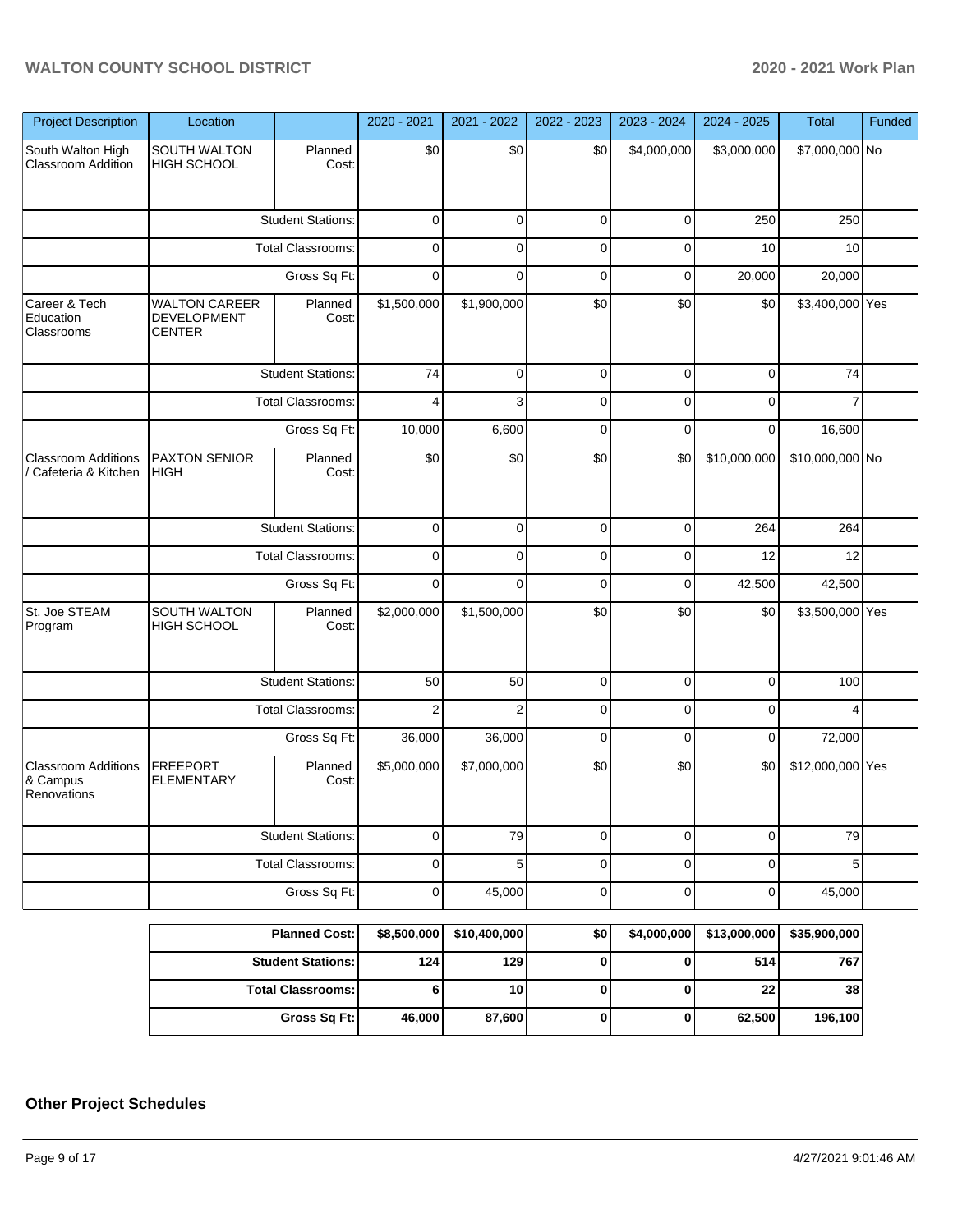Major renovations, remodeling, and additions of capital outlay projects that do not add capacity to schools.

| <b>Project Description</b>                                      | Location                                                         | 2020 - 2021<br><b>Actual Budget</b> | 2021 - 2022<br>Projected | $2022 - 2023$<br>Projected | 2023 - 2024<br>Projected | $2024 - 2025$<br>Projected | Total           | Funded             |
|-----------------------------------------------------------------|------------------------------------------------------------------|-------------------------------------|--------------------------|----------------------------|--------------------------|----------------------------|-----------------|--------------------|
| Renovations / Remodeling                                        | VAN R BUTLER<br><b>ELEMENTARY</b>                                | ا 30                                | \$0                      | \$0                        | \$0                      | \$6,000,000                | \$6,000,000 No  |                    |
| New District Administrative<br>Center                           | <b>TIVOLI ADMINISTRATIVE</b><br><b>CENTER</b>                    | \$0                                 | \$0                      | \$0                        | \$0                      | \$5,000,000                | \$5,000,000 No  |                    |
| Renovation -ESE Center/Pre-K IFREEPORT MIDDLE<br>or Career Tech |                                                                  | \$0                                 | \$0                      | \$0                        | \$3,000,000              | \$0                        | \$3,000,000 No  |                    |
| <b>Freeport HS Transportation</b><br>Site, Phase II             | TRANSPORTATION.<br><b>MAINTENANCE, &amp;</b><br><b>WAREHOUSE</b> | \$250,000                           | \$0                      | \$0                        | \$0                      | \$0                        | \$250,000 Yes   |                    |
| Athletic Complex Improvements                                   | <b>SOUTH WALTON HIGH</b><br><b>SCHOOL</b>                        | \$5,000,000                         | \$4,000,000              | \$0                        | \$0                      | \$0                        | \$9,000,000 Yes |                    |
| Building 100 Renovation - Pre-<br>K / ESE / Alternative         | <b>BAY ELEMENTARY</b><br><b>SCHOOL</b>                           | \$0                                 | \$0                      | \$0                        | \$0                      | \$0                        |                 | \$0 <sup>Yes</sup> |
|                                                                 |                                                                  | \$5,250,000                         | \$4,000,000              | \$0                        | \$3,000,000              | \$11,000,000               | \$23,250,000    |                    |

# **Additional Project Schedules**

Any projects that are not identified in the last approved educational plant survey.

| <b>Project Description</b>                         | Location                  | <b>Num</b>      | 2020 - 2021<br>Classroom Actual Budget | 2021 - 2022<br>Projected | $2022 - 2023$<br>Projected | 2023 - 2024<br>Projected | $2024 - 2025$<br>Projected | <b>Total</b>    | Funded |
|----------------------------------------------------|---------------------------|-----------------|----------------------------------------|--------------------------|----------------------------|--------------------------|----------------------------|-----------------|--------|
| New School in South<br>Walton                      | Location not<br>specified | 32 <sub>l</sub> | \$0                                    | ا 30                     | \$0                        | \$0                      | \$38,000,000               | \$38,000,000 No |        |
| Intermediate or Middle<br>School at Hammock<br>Bay | Location not<br>specified | 45              | ا 30                                   | \$16,000,000             | \$19,000,000               | \$0                      | \$0                        | \$35,000,000 No |        |
|                                                    |                           | 77              | \$0                                    | \$16,000,000             | \$19,000,000               | \$0                      | \$38,000,000               | \$73,000,000    |        |

# **Non Funded Growth Management Project Schedules**

Schedule indicating which projects, due to planned development, that CANNOT be funded from current revenues projected over the next five years.

Nothing reported for this section.

# **Tracking**

# **Capacity Tracking**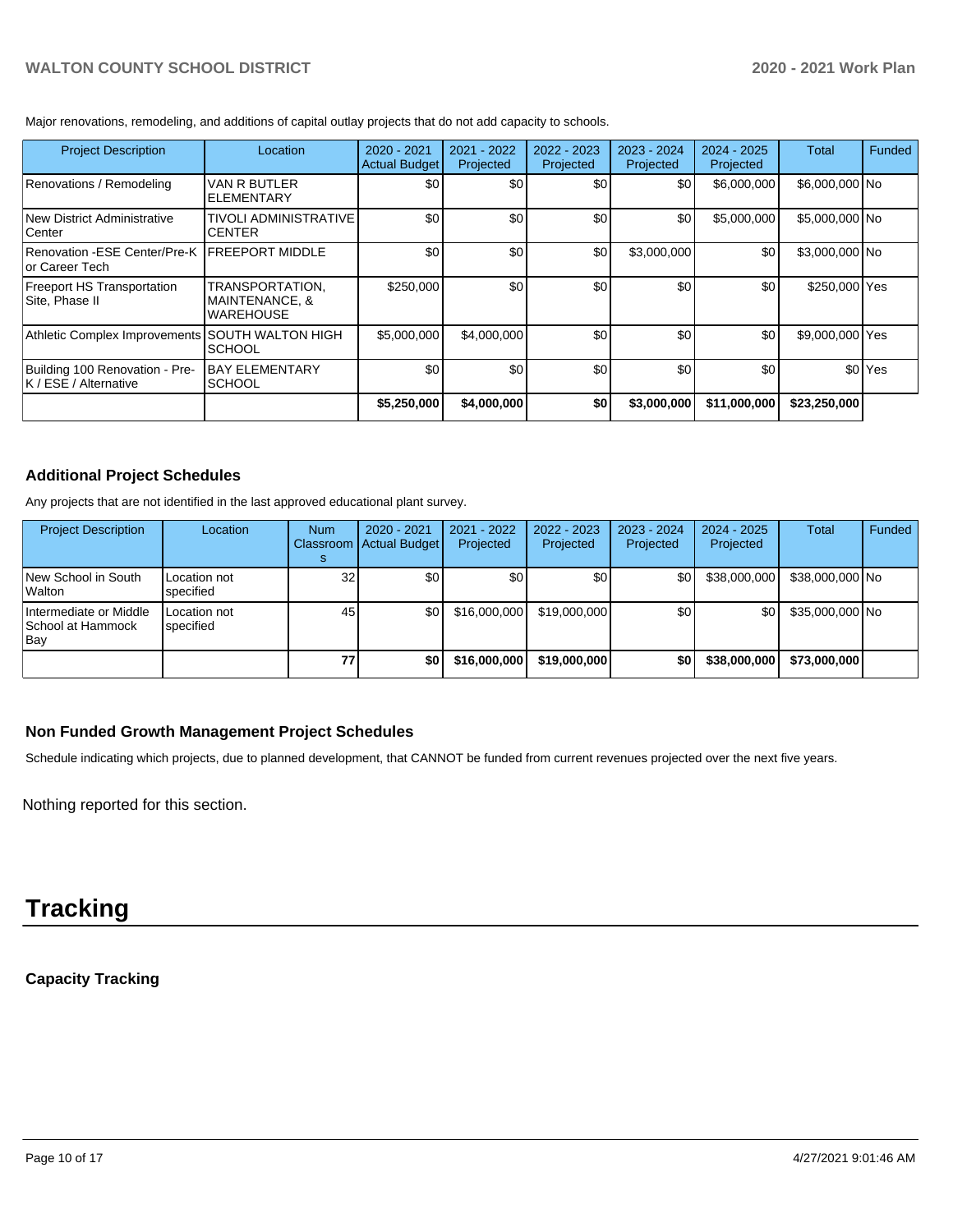| Location                                             | $2020 -$<br>2021 Satis.<br>Stu. Sta. | Actual<br>$2020 -$<br><b>2021 FISH</b><br>Capacity | Actual<br>$2019 -$<br>2020<br><b>COFTE</b> | # Class<br>Rooms | Actual<br>Average<br>$2020 -$<br>2021 Class<br><b>Size</b> | Actual<br>$2020 -$<br>2021<br><b>Utilization</b> | <b>New</b><br>Stu.<br>Capacity | <b>New</b><br>Rooms to<br>be<br>Added/Re<br>moved | Projected<br>$2024 -$<br>2025<br><b>COFTE</b> | Projected<br>$2024 -$<br>2025<br><b>Utilization</b> | Projected<br>$2024 -$<br><b>2025 Class</b><br><b>Size</b> |
|------------------------------------------------------|--------------------------------------|----------------------------------------------------|--------------------------------------------|------------------|------------------------------------------------------------|--------------------------------------------------|--------------------------------|---------------------------------------------------|-----------------------------------------------|-----------------------------------------------------|-----------------------------------------------------------|
| WEST DEFUNIAK<br><b>ELEMENTARY</b>                   | 752                                  | 752                                                | 734                                        | 40               | 18                                                         | 98.00 %                                          | $\Omega$                       | $\Omega$                                          | 780                                           | 104.00%                                             | 20                                                        |
| <b>PAXTON SENIOR HIGH</b>                            | 1,082                                | 973                                                | 774                                        | 50               | 15                                                         | 80.00%                                           | $\Omega$                       | 0                                                 | 831                                           | 85.00 %                                             | 17                                                        |
| <b>FREEPORT MIDDLE</b>                               | 778                                  | 700                                                | 585                                        | 33               | 18                                                         | 84.00%                                           | $\Omega$                       | $\Omega$                                          | 607                                           | 87.00 %                                             | 18                                                        |
| <b>BAY ELEMENTARY</b><br><b>SCHOOL</b>               | 304                                  | 304                                                | 40                                         | 16               | $\overline{2}$                                             | 13.00 %                                          | $\Omega$                       | $\Omega$                                          | 178                                           | 59.00 %                                             | 11                                                        |
| <b>WALTON MIDDLE</b>                                 | 1,128                                | 1,015                                              | 784                                        | 48               | 16                                                         | 77.00 %                                          | $\Omega$                       | $\Omega$                                          | 806                                           | 79.00 %                                             | 17                                                        |
| <b>FREEPORT SENIOR</b><br> HIGH                      | 741                                  | 592                                                | 468                                        | 29               | 16                                                         | 79.00%                                           | $\Omega$                       | $\Omega$                                          | 507                                           | 86.00%                                              | 17                                                        |
| MAUDE SAUNDERS<br><b>ELEMENTARY</b>                  | 850                                  | 850                                                | 543                                        | 49               | 11                                                         | 64.00 %                                          | $\Omega$                       | $\Omega$                                          | 558                                           | 66.00 %                                             | 11                                                        |
| <b>FREEPORT</b><br><b>ELEMENTARY</b>                 | 931                                  | 931                                                | 808                                        | 49               | 16                                                         | 87.00 %                                          | 79                             | 5                                                 | 886                                           | 88.00 %                                             | 16                                                        |
| WALTON CAREER<br><b>DEVELOPMENT</b><br><b>CENTER</b> | 258                                  | 309                                                | 19                                         | 15               | 1                                                          | 6.00%                                            | 74                             | $\overline{4}$                                    | 280                                           | 73.00 %                                             | 15                                                        |
| <b>VAN R BUTLER</b><br><b>ELEMENTARY</b>             | 1,256                                | 1,256                                              | 1,056                                      | 65               | 16                                                         | 84.00 %                                          | $\Omega$                       | $\Omega$                                          | 1.090                                         | 87.00 %                                             | 17                                                        |
| <b>SOUTH WALTON HIGH</b><br>SCHOOL                   | 1,162                                | 987                                                | 863                                        | 46               | 19                                                         | 87.00 %                                          | 100                            | $\overline{4}$                                    | 977                                           | 90.00 %                                             | 20                                                        |
| MOSSY HEAD SCHOOL                                    | 549                                  | 549                                                | 414                                        | 29               | 14                                                         | 75.00 %                                          | $\Omega$                       | $\Omega$                                          | 428                                           | 78.00 %                                             | 15                                                        |
| <b>WALTON COUNTY</b><br><b>SENIOR (NEW)</b>          | 1,071                                | 910                                                | 640                                        | 45               | 14                                                         | 70.00 %                                          | $\Omega$                       | $\Omega$                                          | 737                                           | 81.00%                                              | 16                                                        |
| <b>Emerald Coast Middle</b><br>School (New)          | 1,020                                | 918                                                | 810                                        | 45               | 18                                                         | 88.00 %                                          | $\Omega$                       | $\Omega$                                          | 841                                           | 92.00 %                                             | 19                                                        |
| <b>DUNE LAKES</b><br><b>ELEMENTARY SCHOOL</b>        | 1.051                                | $\Omega$                                           | 773                                        | 57               | 14                                                         | 0.00%                                            | $\Omega$                       | $\Omega$                                          | 817                                           | 0.00%                                               | 14                                                        |
| Walton Institute for<br><b>Student Education</b>     | 813                                  | 731                                                | 106                                        | 34               | 3                                                          | 14.00%                                           | $\Omega$                       | $\Omega$                                          | 157                                           | 21.00%                                              | 5 <sup>1</sup>                                            |
|                                                      | 13,746                               | 11,777                                             | 9,416                                      | 650              | 14                                                         | 79.95%                                           | 253                            | 13                                                | 10,480                                        | 87.12%                                              | 16                                                        |

The COFTE Projected Total (10,480) for 2024 - 2025 must match the Official Forecasted COFTE Total (10,480 ) for 2024 - 2025 before this section can be completed. In the event that the COFTE Projected Total does not match the Official forecasted COFTE, then the Balanced Projected COFTE Table should be used to balance COFTE.

| Projected COFTE for 2024 - 2025 |        |
|---------------------------------|--------|
| Elementary (PK-3)               | 3,674  |
| Middle (4-8)                    | 4,062  |
| High (9-12)                     | 2,744  |
|                                 | 10,480 |

| <b>Grade Level Type</b> | <b>Balanced Projected</b><br>COFTE for 2024 - 2025 |
|-------------------------|----------------------------------------------------|
| Elementary (PK-3)       |                                                    |
| Middle (4-8)            |                                                    |
| High (9-12)             |                                                    |
|                         | 10,480                                             |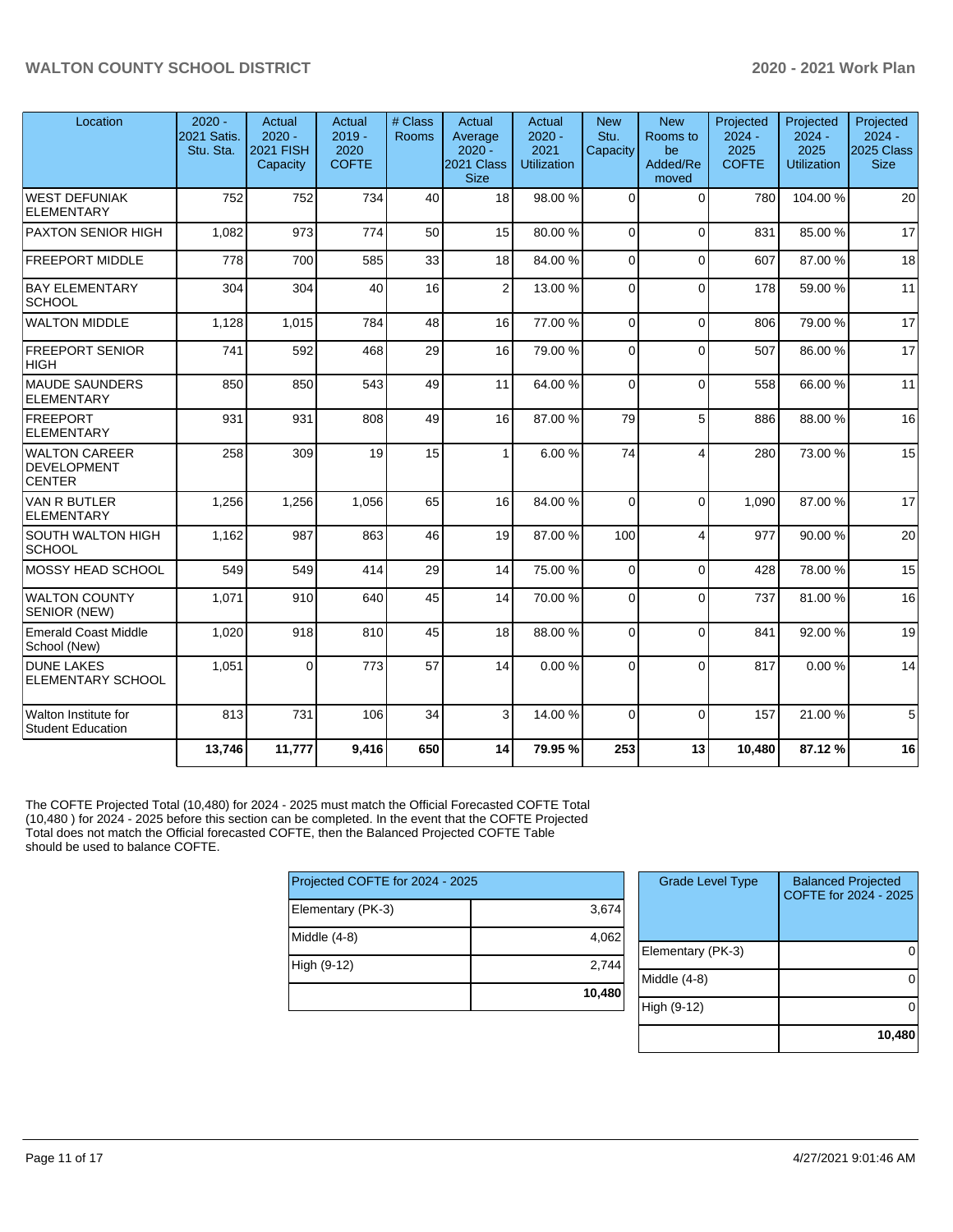#### **Relocatable Replacement**

Number of relocatable classrooms clearly identified and scheduled for replacement in the school board adopted financially feasible 5-year district work program.

| Location                               | 2020 - 2021 |  | 2021 - 2022   2022 - 2023   2023 - 2024   2024 - 2025   Year 5 Total |   |
|----------------------------------------|-------------|--|----------------------------------------------------------------------|---|
| FREEPORT ELEMENTARY                    |             |  |                                                                      | 8 |
| <b>Total Relocatable Replacements:</b> |             |  |                                                                      | 8 |

# **Charter Schools Tracking**

Information regarding the use of charter schools.

| Location-Type                                  | # Relocatable<br>units or<br>permanent<br>classrooms | Owner      | lYear Started or<br>Scheduled | Student<br><b>Stations</b> | <b>Students</b><br>Enrolled | Years in<br>Contract | <b>Total Charter</b><br><b>Students</b><br>projected for<br>$2024 - 2025$ |
|------------------------------------------------|------------------------------------------------------|------------|-------------------------------|----------------------------|-----------------------------|----------------------|---------------------------------------------------------------------------|
| <b>Walton Academy DeFuniak</b><br>Springs      |                                                      | 12 PRIVATE | 1999                          | 300 <sup>1</sup>           | 162                         | 5.                   | 190                                                                       |
| Seaside Neighborhood School,<br><b>Seaside</b> |                                                      | 20 PRIVATE | 1996                          | 525                        | 383                         | 15 <sub>l</sub>      | 480                                                                       |
|                                                | 32 <sub>l</sub>                                      |            |                               | 825                        | 545                         |                      | 670                                                                       |

# **Special Purpose Classrooms Tracking**

The number of classrooms that will be used for certain special purposes in the current year, by facility and type of classroom, that the district will, 1), not use for educational purposes, and 2), the co-teaching classrooms that are not open plan classrooms and will be used for educational purposes.

| School                                 |  | School Type $\parallel \#$ of Elementary $\parallel \#$ of Middle 4-8 $\parallel \#$ of High 9-12<br>K-3 Classrooms | <b>Classrooms</b> | <b>Classrooms</b> | # of $ESE$<br><b>Classrooms</b> | # of Combo<br><b>Classrooms</b> | Total<br><b>Classrooms</b> |
|----------------------------------------|--|---------------------------------------------------------------------------------------------------------------------|-------------------|-------------------|---------------------------------|---------------------------------|----------------------------|
| <b>Total Educational Classrooms: I</b> |  |                                                                                                                     |                   |                   |                                 |                                 | 0                          |

| <b>School</b>                        |  | School Type $\left  \frac{1}{2}$ of Elementary $\left  \frac{1}{2}$ of Middle 4-8 $\right $ # of High 9-12<br><b>K-3 Classrooms</b> | <b>Classrooms</b> | <b>Classrooms</b> | # of $ESE$<br><b>Classrooms</b> | # of Combo<br><b>Classrooms</b> | Total<br><b>Classrooms</b> |
|--------------------------------------|--|-------------------------------------------------------------------------------------------------------------------------------------|-------------------|-------------------|---------------------------------|---------------------------------|----------------------------|
| <b>Total Co-Teaching Classrooms:</b> |  |                                                                                                                                     |                   |                   |                                 |                                 |                            |

# **Infrastructure Tracking**

**Necessary offsite infrastructure requirements resulting from expansions or new schools. This section should include infrastructure information related to capacity project schedules and other project schedules (Section 4).** 

Not Specified

**Proposed location of planned facilities, whether those locations are consistent with the comprehensive plans of all affected local governments, and recommendations for infrastructure and other improvements to land adjacent to existing facilities. Provisions of 1013.33(12), (13) and (14) and 1013.36 must be addressed for new facilities planned within the 1st three years of the plan (Section 5).** 

Not Specified

**Consistent with Comp Plan?** No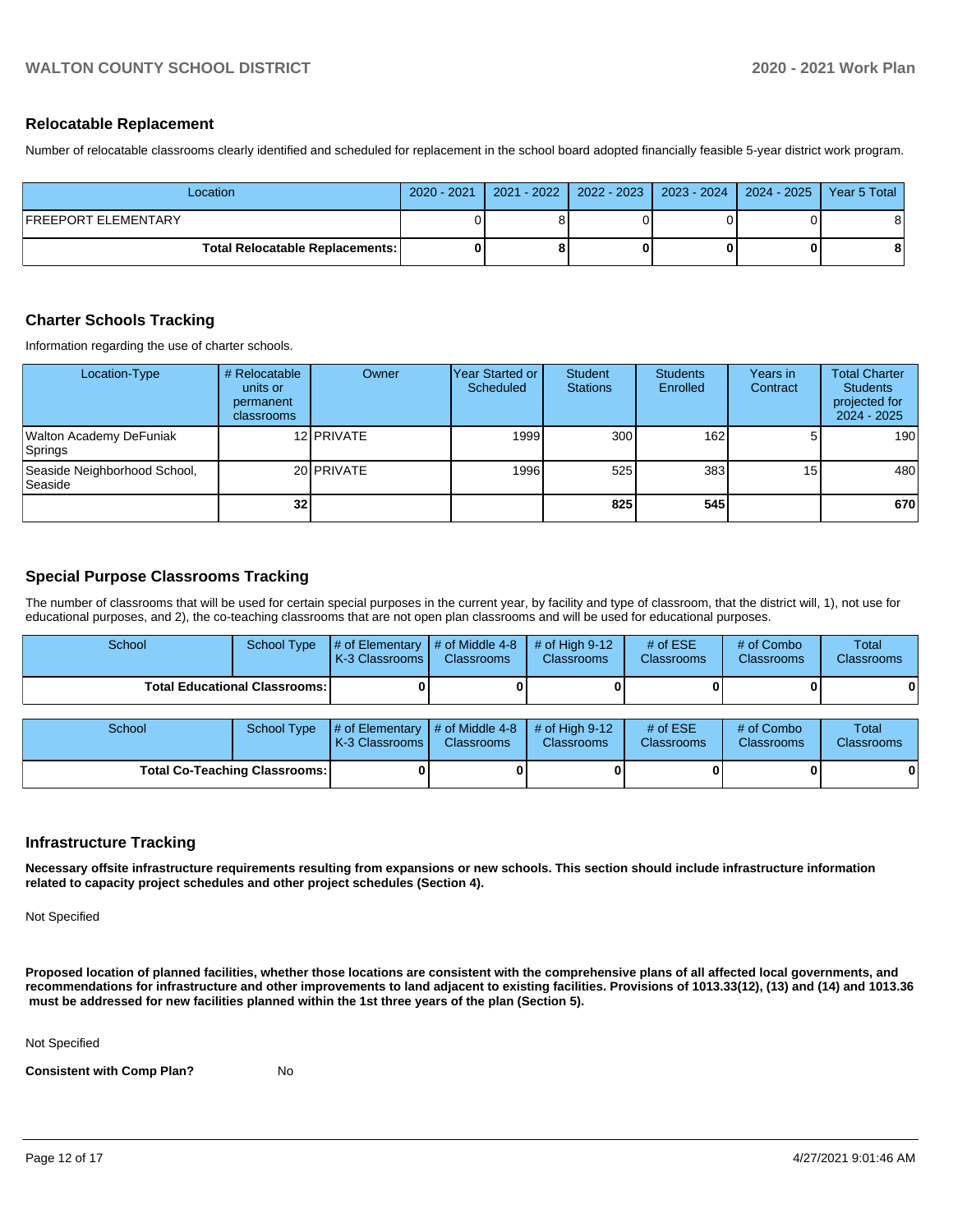# **Net New Classrooms**

The number of classrooms, by grade level and type of construction, that were added during the last fiscal year.

| List the net new classrooms added in the 2019 - 2020 fiscal year.                                                                                       | List the net new classrooms to be added in the 2020 - 2021 fiscal<br>vear. |                                 |                              |                        |                            |                          |                                                                        |                        |
|---------------------------------------------------------------------------------------------------------------------------------------------------------|----------------------------------------------------------------------------|---------------------------------|------------------------------|------------------------|----------------------------|--------------------------|------------------------------------------------------------------------|------------------------|
| "Classrooms" is defined as capacity carrying classrooms that are added to increase<br>capacity to enable the district to meet the Class Size Amendment. |                                                                            |                                 |                              |                        |                            |                          | Totals for fiscal year 2020 - 2021 should match totals in Section 15A. |                        |
| Location                                                                                                                                                | 2019 - 2020 #<br>Permanent                                                 | 2019 - 2020 #<br><b>Modular</b> | 2019 - 2020 #<br>Relocatable | $2019 - 2020$<br>Total | 2020 - 2021 #<br>Permanent | 2020 - 2021 #<br>Modular | 2020 - 2021 #<br>Relocatable                                           | $2020 - 2021$<br>Total |
| Elementary (PK-3)                                                                                                                                       |                                                                            |                                 |                              |                        |                            |                          |                                                                        |                        |
| Middle (4-8)                                                                                                                                            |                                                                            |                                 |                              |                        |                            |                          |                                                                        |                        |
| High (9-12)                                                                                                                                             |                                                                            |                                 |                              |                        |                            |                          | $\Omega$                                                               |                        |
|                                                                                                                                                         |                                                                            |                                 |                              |                        |                            |                          | 0                                                                      |                        |

# **Relocatable Student Stations**

Number of students that will be educated in relocatable units, by school, in the current year, and the projected number of students for each of the years in the workplan.

| <b>Site</b>                                       | 2020 - 2021    | 2021 - 2022 | 2022 - 2023 | 2023 - 2024    | 2024 - 2025 | 5 Year Average |
|---------------------------------------------------|----------------|-------------|-------------|----------------|-------------|----------------|
| VAN R BUTLER ELEMENTARY                           | 36             | 36          | 36          | 36             | 36          | 36             |
| <b>FREEPORT SENIOR HIGH</b>                       | $\Omega$       | $\Omega$    | O           | $\Omega$       | $\Omega$    | 0              |
| <b>SOUTH WALTON HIGH SCHOOL</b>                   | 50             | 50          | 50          | 50             | $\Omega$    | 40             |
| WEST DEFUNIAK ELEMENTARY                          | 90             | 90          | 108         | 126            | 126         | 108            |
| <b>FREEPORT ELEMENTARY</b>                        | 144            | 144         | 144         | $\Omega$       | $\Omega$    | 86             |
| <b>WALTON CAREER DEVELOPMENT CENTER</b>           | 12             | 12          | $\Omega$    | $\Omega$       | $\Omega$    | 5              |
| PAXTON SENIOR HIGH                                | 142            | 142         | 142         | 142            | 142         | 142            |
| <b>FREEPORT MIDDLE</b>                            | 24             | 24          | 24          | 24             | 24          | 24             |
| <b>BAY ELEMENTARY SCHOOL</b>                      | 18             | 18          | 18          | 18             | 18          | 18             |
| <b>WALTON MIDDLE</b>                              | $\Omega$       | $\Omega$    | $\Omega$    | $\Omega$       | $\Omega$    | 0              |
| <b>MAUDE SAUNDERS ELEMENTARY</b>                  | 18             | 18          | 18          | 18             | 18          | 18             |
| MOSSY HEAD SCHOOL                                 | 0              | $\Omega$    | 0           | $\Omega$       | $\Omega$    | $\Omega$       |
| WALTON COUNTY SENIOR (NEW)                        | 0              | $\Omega$    | $\Omega$    | $\Omega$       | $\Omega$    | $\Omega$       |
| Emerald Coast Middle School (New)                 | 0              | $\Omega$    | 0           | $\Omega$       | $\Omega$    | $\overline{0}$ |
| Walton Institute for Student Education            | 0              | $\Omega$    | $\Omega$    | $\Omega$       | $\Omega$    | 0              |
| DUNE LAKES ELEMENTARY SCHOOL                      | $\overline{0}$ | $\mathbf 0$ | 0           | $\overline{0}$ | 0           | $\overline{0}$ |
| Totals for WALTON COUNTY SCHOOL DISTRICT          |                |             |             |                |             |                |
| Total students in relocatables by year.           | 534            | 534         | 540         | 414            | 364         | 477            |
| Total number of COFTE students projected by year. | 9,710          | 9,915       | 10,147      | 10,299         | 10,480      | 10,110         |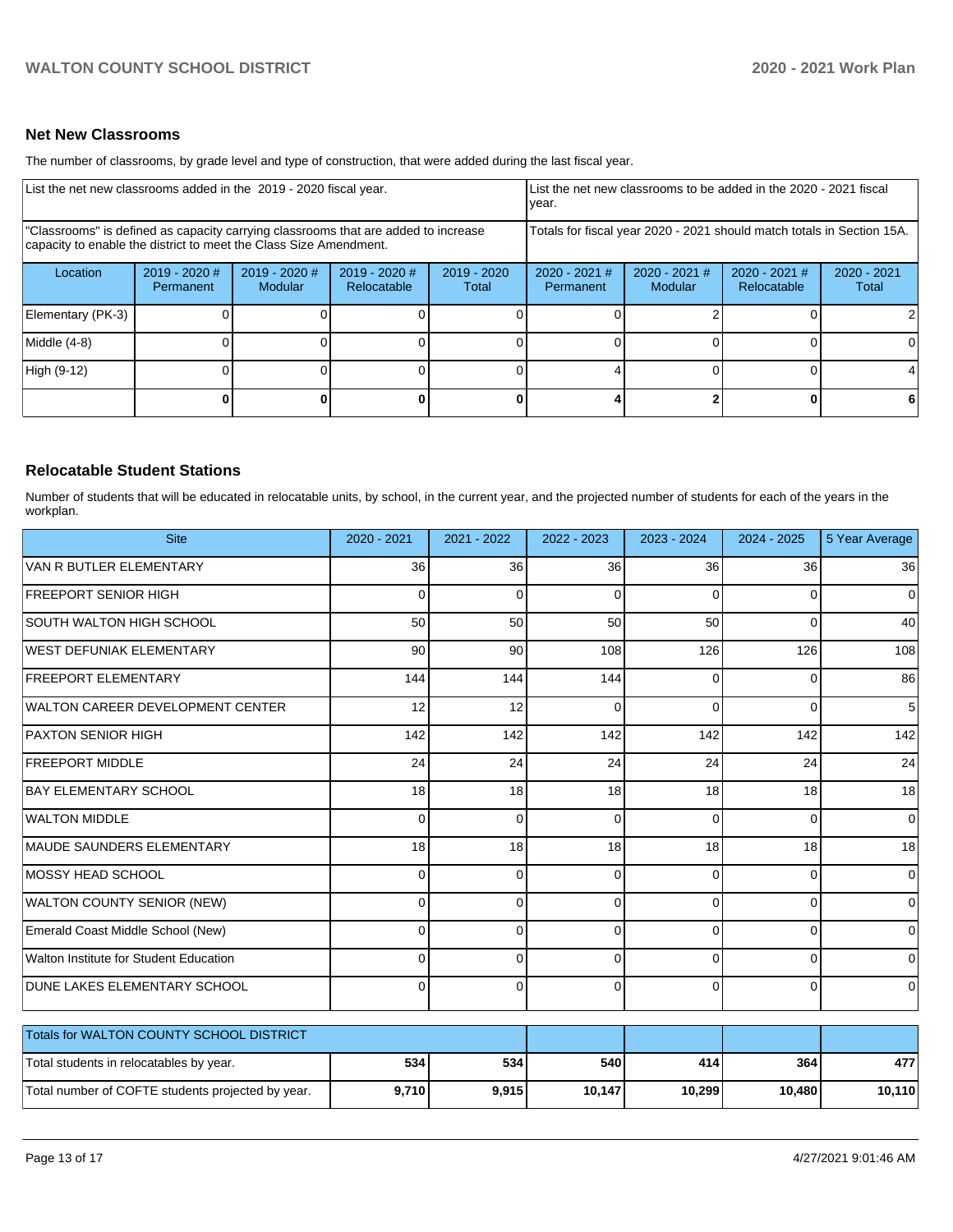| Darcont<br>relocatables by<br>vear. | $^{\prime}$ 0/<br>,,,, | ----<br>70. | - 04<br>- - - | $\mathbf{r}$<br>70 I | . o/<br>7٥ | $\cdots$<br>70 I |
|-------------------------------------|------------------------|-------------|---------------|----------------------|------------|------------------|

# **Leased Facilities Tracking**

Exising leased facilities and plans for the acquisition of leased facilities, including the number of classrooms and student stations, as reported in the educational plant survey, that are planned in that location at the end of the five year workplan.

| Location                                | # of Leased<br>Classrooms 2020 -<br>2021 | <b>FISH Student</b><br><b>Stations</b> | Owner                            | # of Leased<br>Classrooms 2024 -<br>2025 | <b>FISH Student</b><br><b>Stations</b> |
|-----------------------------------------|------------------------------------------|----------------------------------------|----------------------------------|------------------------------------------|----------------------------------------|
| <b>PAXTON SENIOR HIGH</b>               |                                          |                                        | 18 VESTA / WillScot              | C                                        | 36                                     |
| <b>BAY ELEMENTARY SCHOOL</b>            | $\Omega$                                 |                                        | 0 VESTA                          | C                                        | $\overline{0}$                         |
| MAUDE SAUNDERS ELEMENTARY               | 10                                       |                                        | 154 WillScot                     | 2                                        | 154                                    |
| VAN R BUTLER ELEMENTARY                 | 14                                       |                                        | 226 WillScot / VESTA             | $\Omega$                                 | 226                                    |
| <b>WEST DEFUNIAK ELEMENTARY</b>         | 1                                        |                                        | 18 Mobile Modular                | 3                                        | $\overline{0}$                         |
| <b>FREEPORT MIDDLE</b>                  | $\Omega$                                 | $\Omega$                               |                                  | 0                                        | $\Omega$                               |
| <b>WALTON MIDDLE</b>                    | $\Omega$                                 | $\Omega$                               |                                  | 0                                        | Οl                                     |
| <b>WALTON CAREER DEVELOPMENT CENTER</b> | $\Omega$                                 | $\Omega$                               |                                  | $\Omega$                                 | $\overline{0}$                         |
| <b>FREEPORT SENIOR HIGH</b>             | $\Omega$                                 | $\Omega$                               |                                  | C                                        | $\Omega$                               |
| SOUTH WALTON HIGH SCHOOL                | 4                                        |                                        | 100 WillScot / Mobile<br>Modular | 0                                        | 0                                      |
| MOSSY HEAD SCHOOL                       | $\Omega$                                 | ∩                                      |                                  | $\Omega$                                 | 0                                      |
| WALTON COUNTY SENIOR (NEW)              | $\Omega$                                 | $\Omega$                               |                                  | 0                                        | $\Omega$                               |
| Emerald Coast Middle School (New)       | $\Omega$                                 | $\Omega$                               |                                  | C                                        | 0                                      |
| <b>FREEPORT ELEMENTARY</b>              | $\overline{4}$                           |                                        | 72 Mobile Modular                | C                                        | $\overline{0}$                         |
| Walton Institute for Student Education  | $\Omega$                                 | $\Omega$                               |                                  | 0                                        | $\Omega$                               |
| <b>DUNE LAKES ELEMENTARY SCHOOL</b>     | $\overline{0}$                           | $\Omega$                               |                                  | $\Omega$                                 | $\Omega$                               |
|                                         | 34                                       | 588                                    |                                  | 5                                        | 416                                    |

# **Failed Standard Relocatable Tracking**

Relocatable units currently reported by school, from FISH, and the number of relocatable units identified as 'Failed Standards'.

Nothing reported for this section.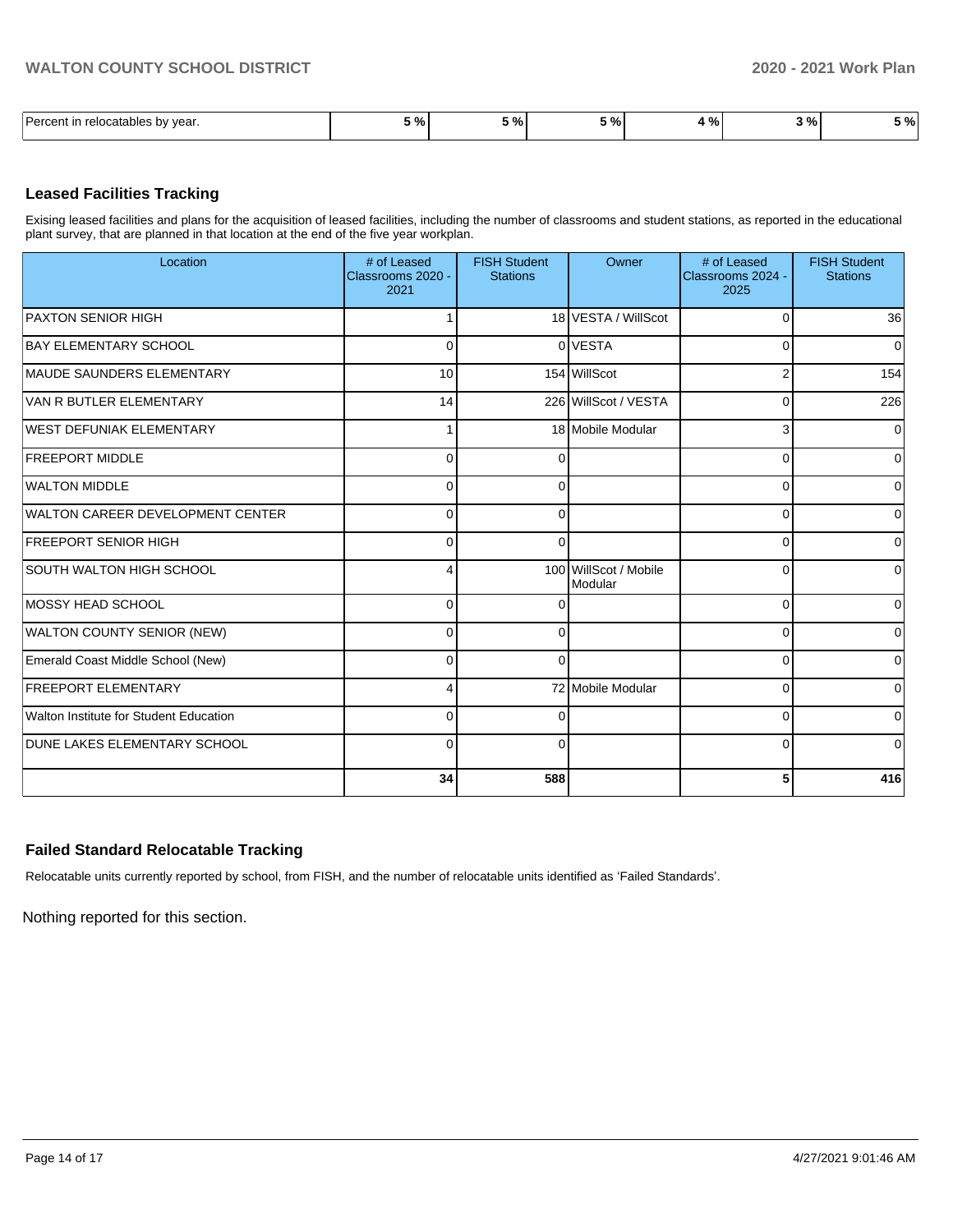# **Planning**

#### **Class Size Reduction Planning**

**Plans approved by the school board that reduce the need for permanent student stations such as acceptable school capacity levels, redistricting, busing, year-round schools, charter schools, magnet schools, public-private partnerships, multitrack scheduling, grade level organization, block scheduling, or other alternatives.**

The District anticipates continued growth in its student population over the next five years and does not anticipate reducing permanent student stations over the next five years.

#### **School Closure Planning**

**Plans for the closure of any school, including plans for disposition of the facility or usage of facility space, and anticipated revenues.** 

The District does not plan to close any of its schools over the next five years.

# **Long Range Planning**

#### **Ten-Year Maintenance**

District projects and locations regarding the projected need for major renovation, repair, and maintenance projects within the district in years 6-10 beyond the projects plans detailed in the five years covered by the work plan.

Nothing reported for this section.

# **Ten-Year Capacity**

Schedule of capital outlay projects projected to ensure the availability of satisfactory student stations for the projected student enrollment in K-12 programs for the future 5 years beyond the 5-year district facilities work program.

Nothing reported for this section.

# **Ten-Year Planned Utilization**

Schedule of planned capital outlay projects identifying the standard grade groupings, capacities, and planned utilization rates of future educational facilities of the district for both permanent and relocatable facilities.

| Grade Level Projections         | FISH<br>Student<br>Stations | <b>Actual 2019 -</b><br><b>2020 FISH</b><br>Capacity | Actual<br>$2019 -$<br>2020<br>COFTE | Utilization | Actual 2019 - 2020   Actual 2020 - 2021 / 2029 - 2030 new   Projected 2029 -   Projected 2029 -<br>Student Capacity to be added/removed | 2030 COFTE | 2030 Utilization |
|---------------------------------|-----------------------------|------------------------------------------------------|-------------------------------------|-------------|-----------------------------------------------------------------------------------------------------------------------------------------|------------|------------------|
| Elementary - District<br>Totals | 4.642                       | 4.642                                                | 3.594.85                            | 77.45 %     |                                                                                                                                         | 5.832      | 125.64 %         |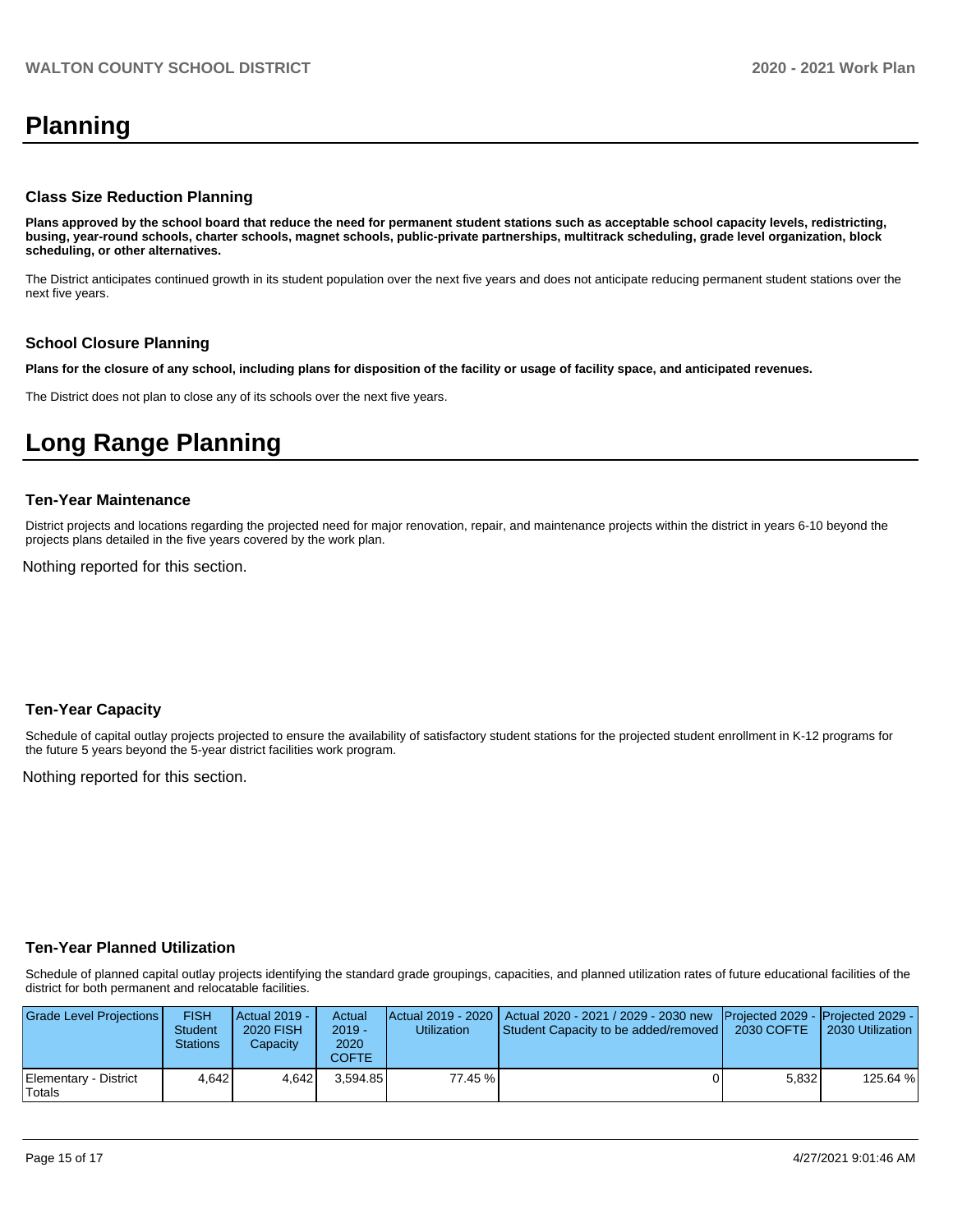|                          | 13.746            | 11,777           | 9.416.22 | 79.95 %  | 12.390 | 105.21 % |
|--------------------------|-------------------|------------------|----------|----------|--------|----------|
| lOther - ESE. etc        | .309 <sub>l</sub> | 309 <sub>l</sub> | 791.27   | 255.99 % | 1.002  | 324.27 % |
| High - District Totals   | 2.974             | 2.489            | 1.971.60 | 79.23 %  | 2,959  | 118.88%  |
| Middle - District Totals | 4.821             | 4.337            | 3.058.50 | 70.51 %  | 2,597  | 59.88%   |

**Combination schools are included with the middle schools for student stations, capacity, COFTE and utilization purposes because these facilities all have a 90% utilization factor. Use this space to explain or define the grade groupings for combination schools.** 

No comments to report.

#### **Ten-Year Infrastructure Planning**

**Proposed Location of Planned New, Remodeled, or New Additions to Facilities in 06 thru 10 out years (Section 28).**

Nothing reported for this section.

Plans for closure of any school, including plans for disposition of the facility or usage of facility space, and anticipated revenues in the 06 thru 10 out **years (Section 29).**

The District does not plan to close any of its schools over the next 6-10 years.

#### **Twenty-Year Maintenance**

District projects and locations regarding the projected need for major renovation, repair, and maintenance projects within the district in years 11-20 beyond the projects plans detailed in the five years covered by the work plan.

Nothing reported for this section.

# **Twenty-Year Capacity**

Schedule of capital outlay projects projected to ensure the availability of satisfactory student stations for the projected student enrollment in K-12 programs for the future 11-20 years beyond the 5-year district facilities work program.

Nothing reported for this section.

# **Twenty-Year Planned Utilization**